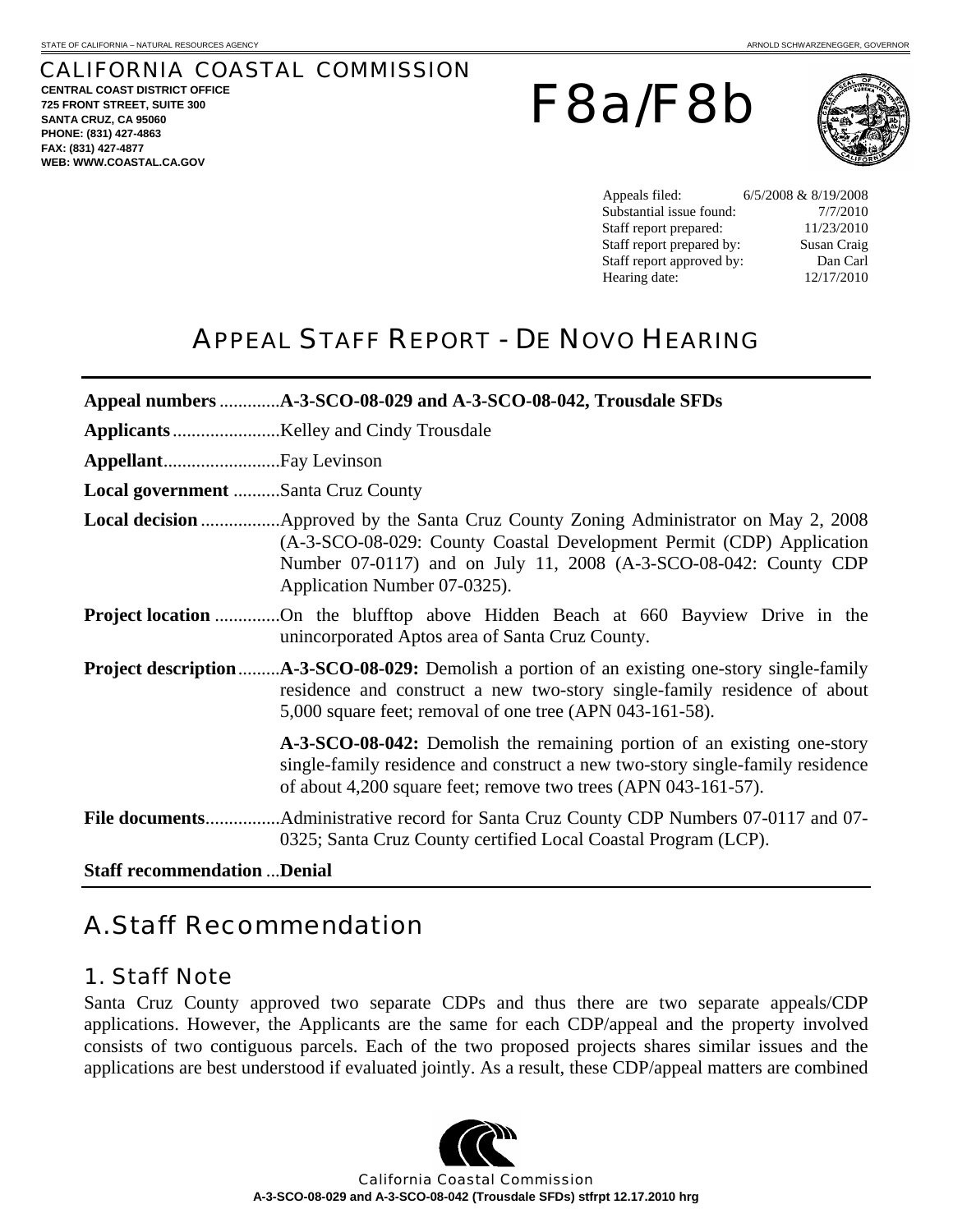in this staff report, and the hearing on these items will be combined as well. Even so, because of the way the applications were considered separately by the County, there is a separate motion and resolution necessary for each Commission action (see page 4).

# 2. Summary of Staff Recommendation

The Applicants propose to demolish an existing single-family residence that straddles two lots, and to construct two new two-story single-family residences and associated improvements on these same two lots that are located above Hidden Beach in the unincorporated Aptos area of south Santa Cruz County. The proposed residences would range in size from about 4,200 square feet to about 5,000 square feet and would be located within an LCP-mapped scenic resource area. The Commission previously found that each of the County's original CDP actions raised a substantial issue and took jurisdiction over the CDP applications for the proposed projects on July 7, 2010. The standard of review for the proposed projects is the certified Santa Cruz County LCP and the public access and recreation policies of the Coastal Act.

The Santa Cruz County LCP requires that risks be minimized and long-term stability and structural integrity be provided, and that development be sited, designed, and built to allow for natural shoreline processes to occur. All of this is required to be accomplished without the benefit of protective devices or other shoreline altering construction. The LCP also requires that a coastal bluff building site be stable for a minimum of 100 years in its pre-development application condition, and that any development on it be set back an adequate distance to provide stability for the development's lifetime, and at least 100 years. The project sites are located on top of an actively eroding bluff. While the Applicants' geological representatives have established blufftop setbacks for the residences that are in the range of about 27-32 feet, the Commission's staff geologist has analyzed the proposed projects' setbacks in terms of applicable coastal hazards, including potential future sea level rise, coastal bluff retreat, and slope stability, and has determined that the proposed blufftop setbacks are significantly too narrow for longterm stability, and that these setbacks would need to be greatly increased (to 116 feet) to meet minimum LCP requirements. The proposed developments do not meet the required 116-foot setback identified and could not even if they were moved inland because there is insufficient space inland of a 116-foot setback on the properties within which to site residential development. Thus, the proposed developments are significantly out of conformance with the LCP's coastal hazards policies. Staff is unaware of any modifications that could make residential structures on these lots consistent with the coastal hazards policies and standards of the LCP. As a result, Staff recommends that the proposed developments be denied.

In addition, the LCP has multiple provisions that require development to be sited and designed to ensure protection of significant visual resources, including views within mapped scenic resource areas. The two lots proposed for development are located within an LCP-mapped scenic resource area. The proposed project sites are located on a section of gently downsloping coastal bluff. This gently sloping coastal bluff surface continues downcoast across the adjacent undeveloped properties to a beach-level arroyo. The proposed project sites are prominent in the foreground of views out to the ocean from significant public use areas at Hidden Beach County Park, including from the main beach/ocean overlook and the

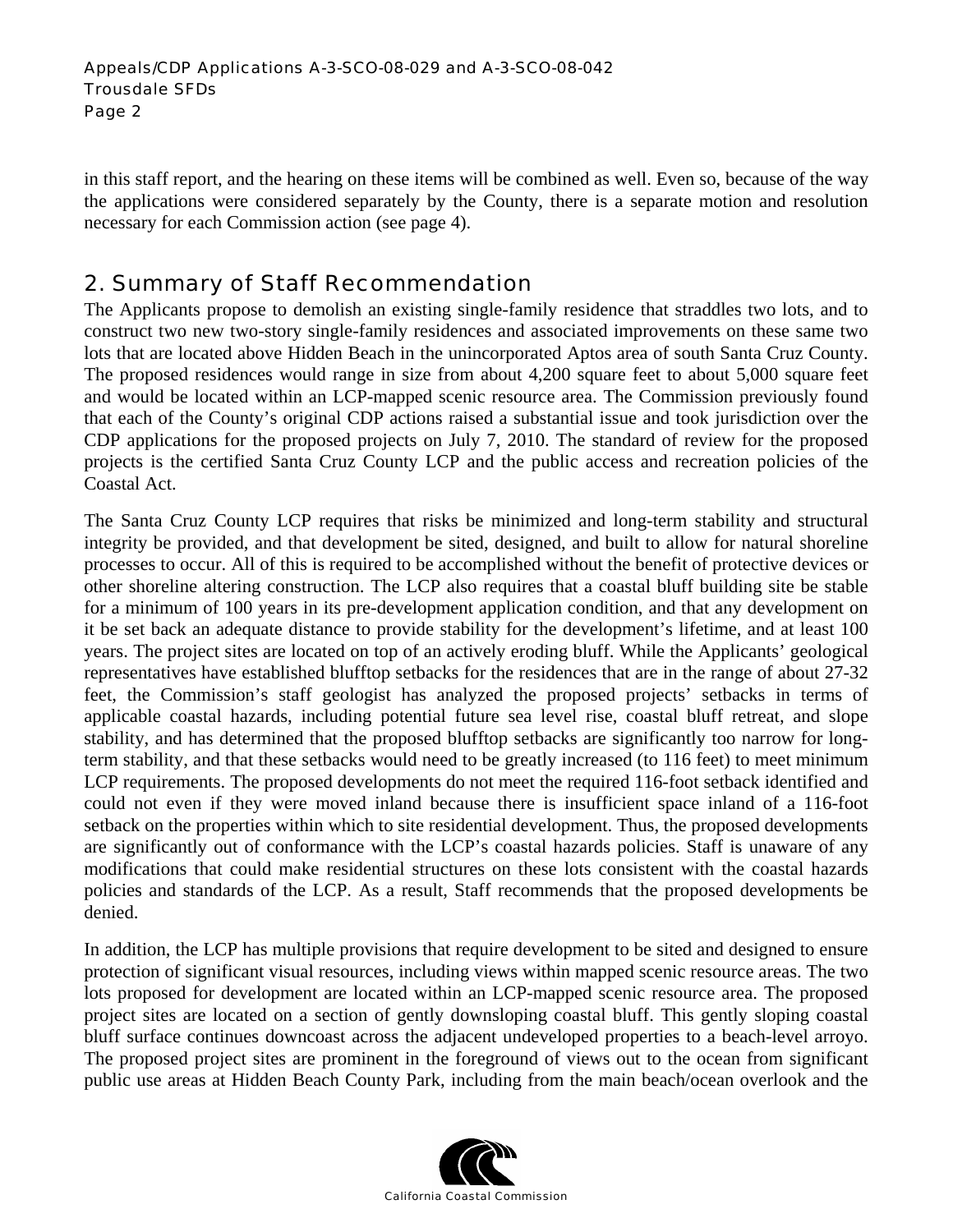beach access trail, as well as from the sandy beach at Hidden Beach itself. Views from beaches and parks are protected visual resources under the LCP. Such policies and protections specifically protect areas having regional public importance for their natural beauty and prohibit the placement of new permanent structures which would be visible from a public beach, except where allowed on existing parcels of record, or for allowable shoreline protection and for public beach access. Given the topography of the project sites and the size and scale of the proposed residential developments, the proposed projects will have a significant detrimental impact on the natural setting and viewshed as seen from the beach and from the Hidden Beach County Park public access trail and overlook area. As such, the proposed developments are inconsistent with the LCP's visual resource policies, including those that specifically provide protection for mapped scenic resource areas and views from beaches and parks.

#### **Staff recommends that the Commission deny CDPs for the proposed development.**

When the Commission denies a project, the question sometimes arises whether the Commission's action constitutes a "taking" of private property without just compensation, as this is not allowed under the Fifth Amendment of the United States Constitution, Section 30010 of the Coastal Act, or the LCP. The first step in this analysis is to define the property interest against which a taking will be analyzed and measured. In this case, the single property subject to a potential takings claim consists of both of the lots on which the Applicants' home is located (i.e., as indicated previously, the residence straddles the two lots). Denial of the proposed demolition and the proposed new residences would not constitute a taking because denial would not constitute a taking under any of the tests that the courts have identified for establishing a taking. First, if the Commission denies the Applicants' request to demolish the existing single-family dwelling that straddles both lots and construct a new residence on each lot, this denial would not preclude the Applicants from applying for LCP-consistent improvements to the existing structure on the site, and/or for continued use of that existing structure. In these circumstances, it cannot be said that the Commission has made a final and authoritative decision about the use of the project site. Therefore, the Commission's denial cannot be a taking because a taking claim is not "ripe." Also, the lots contain an existing blufftop single-family residence and associated development. That makes the property extremely valuable even after the denial of this project and provides a reasonable economic use, and thus the Commission's denial would not result in a categorical taking. Finally, the Commission's action does not constitute a taking under any of the three factors weighed by a Court under the established Penn Central analysis. Consequently, the Commission's denial of the projects would be consistent with the LCP and Coastal Act Section 30010 (and the United States Constitution).

# 3. Staff Recommendation on CDP Applications

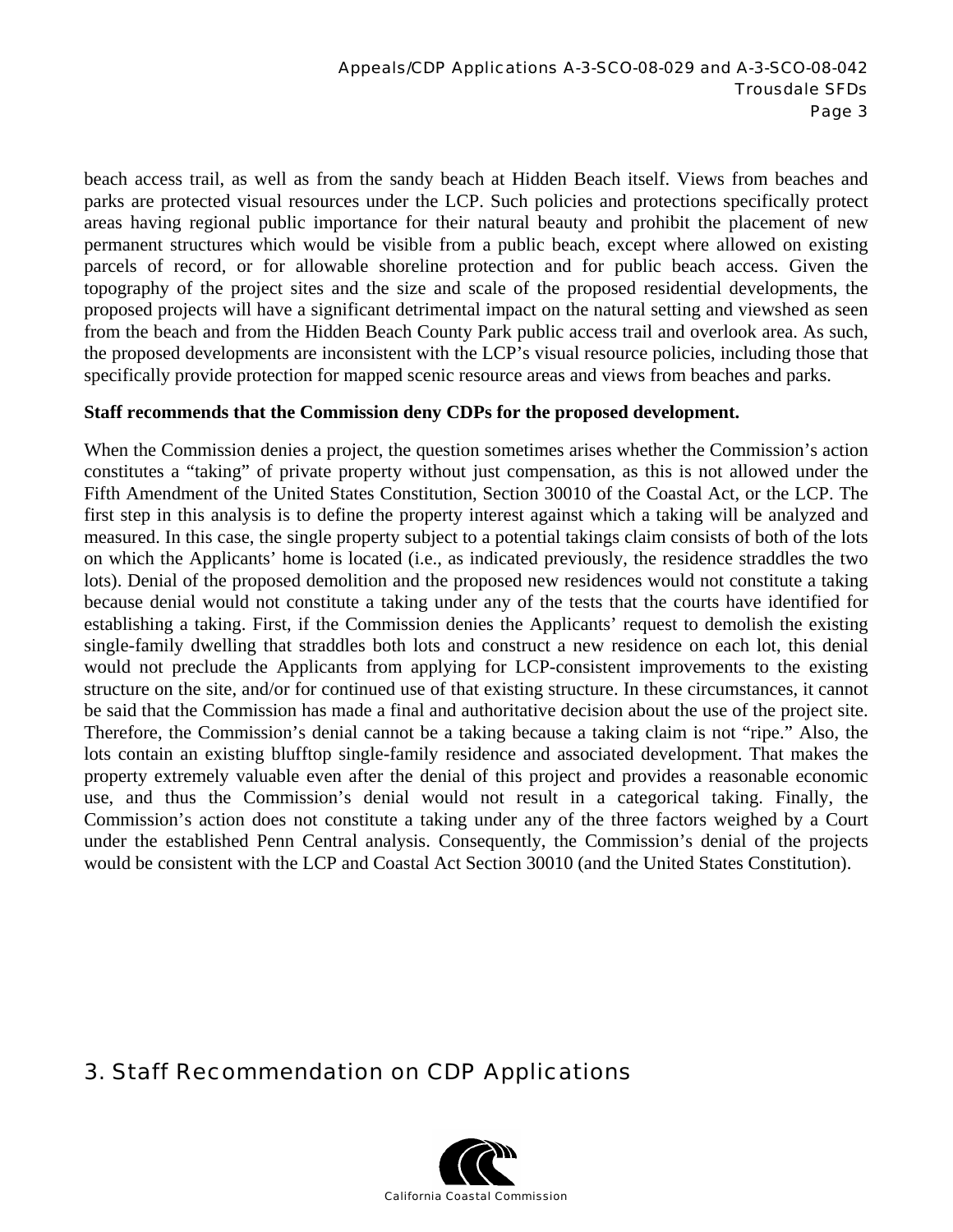#### Appeals/CDP Applications A-3-SCO-08-029 and A-3-SCO-08-042 Trousdale SFDs Page 4

Staff recommends that the Commission, after public hearing, deny a coastal development permit for each of the proposed developments. The Commission must act on two motions to effect this recommendation.

## A. Motion/Action 1: Denial of CDP Application Number A-3-SCO-08-029

**Motion #1.** I move that the Commission approve coastal development permit number A-3-SCO-08-029 for the development proposed by the Applicants. I recommend a no vote.

**Staff Recommendation of Denial.** Staff recommends a **NO** vote. Failure of this motion will result in denial of the permit and adoption of the following resolution and findings. The motion passes only by affirmative vote of a majority of the Commissioners present.

**Resolution to Deny a Coastal Development Permit.** The Commission hereby denies a coastal development permit for the proposed development on the grounds that 1) the development will not conform with the policies of the Santa Cruz County Local Coastal Program, and 2) denial of the proposed development a) will not constitute a taking of private property for public use without payment of just compensation, and b) is an action to which the California Environmental Quality Act does not apply.

## B. Motion/Action 2: Denial of CDP Application Number A-3-SCO-08-042

**Motion #2.** I move that the Commission approve coastal development permit number A-3-SCO-08-042 for the development proposed by the Applicants. I recommend a no vote.

**Staff Recommendation of Denial.** Staff recommends a **NO** vote. Failure of this motion will result in denial of the permit and adoption of the following resolution and findings. The motion passes only by affirmative vote of a majority of the Commissioners present.

**Resolution to Deny a Coastal Development Permit.** The Commission hereby denies a coastal development permit for the proposed development on the grounds that 1) the development will not conform with the policies of the Santa Cruz County Local Coastal Program, and 2) denial of the proposed development a) will not constitute a taking of private property for public use without payment of just compensation, and b) is an action to which the California Environmental Quality Act does not apply.

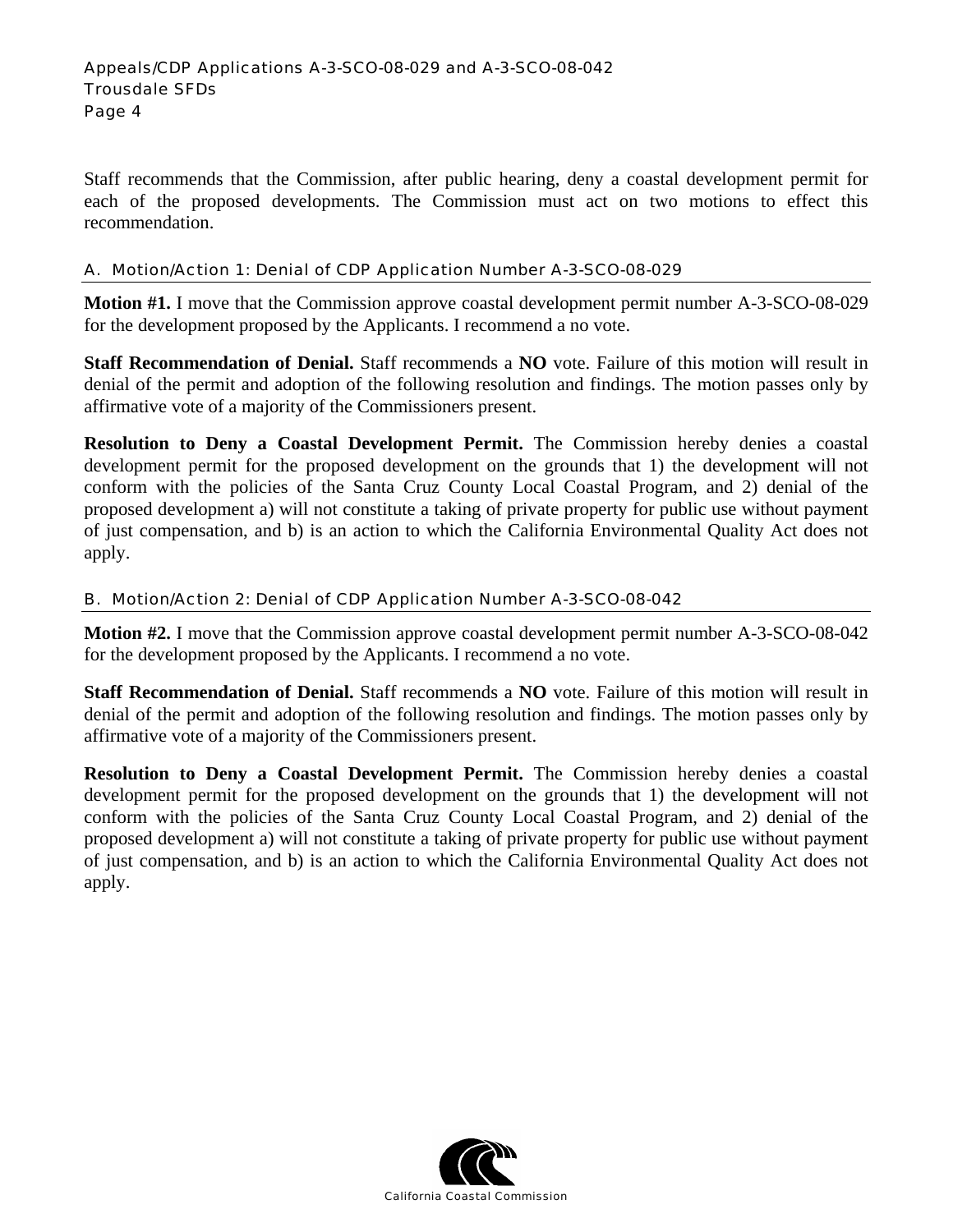# Report Contents **Report Contents**

|                                                                                                                                                          | $1_{-}$                                     |                           |  |  |  |  |                                                                                          |  |  |  |  |  |
|----------------------------------------------------------------------------------------------------------------------------------------------------------|---------------------------------------------|---------------------------|--|--|--|--|------------------------------------------------------------------------------------------|--|--|--|--|--|
|                                                                                                                                                          | 2.                                          |                           |  |  |  |  |                                                                                          |  |  |  |  |  |
|                                                                                                                                                          |                                             |                           |  |  |  |  |                                                                                          |  |  |  |  |  |
|                                                                                                                                                          |                                             |                           |  |  |  |  |                                                                                          |  |  |  |  |  |
|                                                                                                                                                          |                                             |                           |  |  |  |  |                                                                                          |  |  |  |  |  |
|                                                                                                                                                          |                                             |                           |  |  |  |  |                                                                                          |  |  |  |  |  |
|                                                                                                                                                          |                                             |                           |  |  |  |  |                                                                                          |  |  |  |  |  |
|                                                                                                                                                          |                                             |                           |  |  |  |  |                                                                                          |  |  |  |  |  |
|                                                                                                                                                          |                                             |                           |  |  |  |  |                                                                                          |  |  |  |  |  |
|                                                                                                                                                          |                                             |                           |  |  |  |  |                                                                                          |  |  |  |  |  |
|                                                                                                                                                          |                                             |                           |  |  |  |  |                                                                                          |  |  |  |  |  |
| C.                                                                                                                                                       | Exhibits                                    | Click on the link at left |  |  |  |  |                                                                                          |  |  |  |  |  |
|                                                                                                                                                          | Exhibit 1: Location Maps                    | to go to the exhibits.    |  |  |  |  |                                                                                          |  |  |  |  |  |
|                                                                                                                                                          | Exhibit 2: Project Area Photos              |                           |  |  |  |  |                                                                                          |  |  |  |  |  |
|                                                                                                                                                          | Exhibit 3: Project Plans for A-3-SCO-08-029 |                           |  |  |  |  |                                                                                          |  |  |  |  |  |
| Exhibit 4: Project Plans for A-3-SCO-08-042<br>Exhibit 5: Correspondence (Powerpoint Presentation)<br>Exhibit 6: Commission Staff Geologist's Memorandum |                                             |                           |  |  |  |  |                                                                                          |  |  |  |  |  |
|                                                                                                                                                          |                                             |                           |  |  |  |  | Exhibit 7: Applicants' Responses to Commission Staff Geologist's Comments and Memorandum |  |  |  |  |  |
|                                                                                                                                                          |                                             |                           |  |  |  |  | Exhibit 8: Applicable Santa Cruz County LCP and Coastal Act Policies                     |  |  |  |  |  |
| Exhibit 9: Additional Correspondence (Opposed to the Projects)                                                                                           |                                             |                           |  |  |  |  |                                                                                          |  |  |  |  |  |
|                                                                                                                                                          |                                             |                           |  |  |  |  |                                                                                          |  |  |  |  |  |

Exhibit 10: Ex Parte Communication

# B. Findings and Declarations

The Commission finds and declares as follows:

# 1. Project Location

The proposed development sites are located atop the coastal bluff overlooking Hidden Beach at the southeast end of Bayview Drive in the unincorporated Aptos area of south Santa Cruz County. The project sites consist of two lots (APNs 043-161-57 and 043-161-58). The lot line between the two APNs is straddled by an existing one-story single-family dwelling (i.e., a portion of the existing single-family dwelling is located on each APN). Together the lots total about 18,419 square feet: parcel 043-161-57 is 7,985 square feet, and parcel 043-161-58 is 10,434 square feet.

The project sites are located along the blufftop at the edge of a single-family residential neighborhood with homes located upcoast and inland of the project sites. Just downcoast of the project sites is undeveloped and vacant property located along the top of the coastal bluff as it descends to a coastal

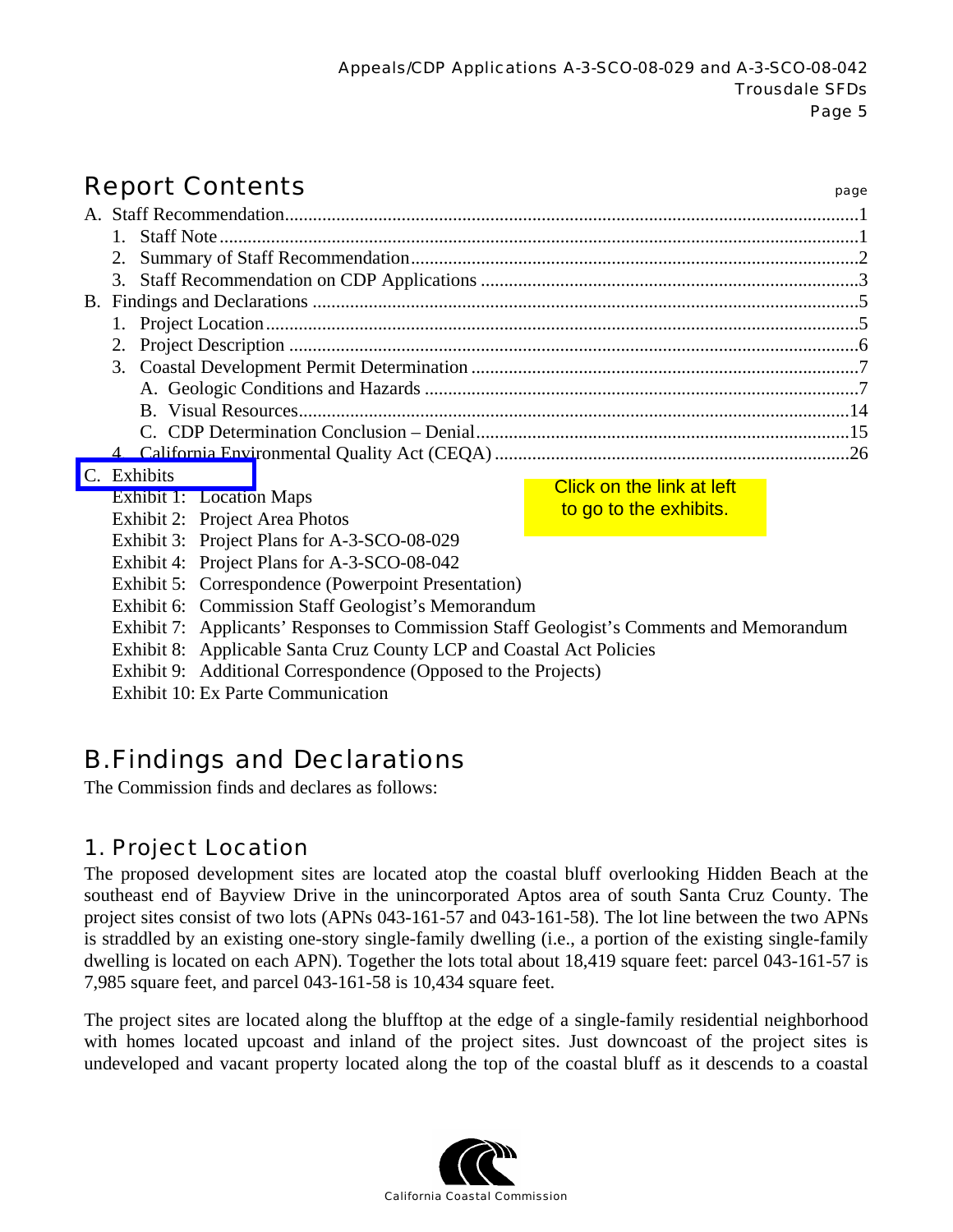arroyo.<sup>1</sup> Just downcoast of and partially including a portion of the arroyo is Hidden Beach County Park,<sup>2</sup> including its blufftop coastal overlook and its heavily-used public access path that connects to the sand at Hidden Beach proper. A second publicly-used path extends along the bluff on the upcoast edge of the arroyo from Hidden Beach to Hidden Beach Way. The bluff, beach, arroyo, and park area are located between the Beach Drive residential area (beach level) and Bayview Drive residential area (blufftop level) upcoast, and the terraced Aptos-Seascape residential area extending above the beach inland of the Via Gaviota seawall downcoast, and provide a natural landform respite from the up and downcoast fairly densely built environment, including because the Beach Drive and Via Gaviota neighborhoods are constructed on top of what was historically beach sand and extend onto the beach landform.<sup>3</sup>

There is an existing wood retaining wall and an existing shotcrete retaining wall located on the bluff face below and outside the boundaries of the Applicants' property (see pages 6-7 of Exhibit 2). The Applicants do not own the property that contains these retaining walls.<sup>4</sup> The slope adjacent to the retaining walls has experienced recent failures and the wood retaining wall itself appears to be being undermined by slope failure and erosion. A variety of shoreline protective structures, including upper bluff wooden retaining walls and upper bluff shotcrete walls, are found upcoast of the project sites, but none are located downcoast until the Via Gaviota seawall, which is located downcoast of the arroyo and Hidden Beach (see photos of these areas in Exhibit 2).

The parcels proposed for development are designated in the LCP Land Use Plan (LUP) as Urban Low Density Residential and are zoned R-1-6 Single-Family Residential – 6,000 square foot minimum lot size.

Both lots are located within the LCP-designated and mapped scenic resource area associated with the public beach, park, and access path. See Exhibit 1 for location maps. See Exhibit 2 and Exhibit 5 for photographs of the project sites, the arroyo, the two public access paths on either side of the arroyo, and the existing upcoast and downcoast residential development.

# 2. Project Description

 $\overline{a}$ 

And the property on which these retaining walls are located is subject to an offer to dedicate fee title borne from a settlement agreement between the Commission and the then landowner. Per the settlement agreement, the owner was permitted to construct a "bunker house" at the downcoast end of Beach Drive, provided that the owner offered to dedicate fee title to the Hidden Beach property and bulk of the arroyo property to the State or other public entity to be maintained as open space for public recreational use. As a result of that settlement, this entire area, including the bluff fronting this site, was offered to the public as open space land for public recreational use. The settlement agreement and the resultant fee offer prohibit structures or improvements, such as the retaining walls, within this dedicated property.



<sup>1</sup> The County approved a single-family residence on each of the lots making up this undeveloped property southeast of the Applicants' site in late 2008. These County decisions were likewise appealed to the Commission, the Commission took jurisdiction over the appeals, and is considering the associated CDP applications at the same Commission meeting as this appeal matter (see appeals/CDP application numbers A-3-SCO-09-001, -002, and -003).

<sup>2</sup> Hidden Beach County Park is a 1.5-acre public park facility maintained by the County that provides a tot play area, lawn area, picnic tables, and public parking. The park extends linearly along the arroyo edge to the blufftop overlook and sandy beach at Hidden Beach.

<sup>3</sup> Such residential development atop beach areas represents an anomaly within the Central Coast, where such beach level development is uncommon.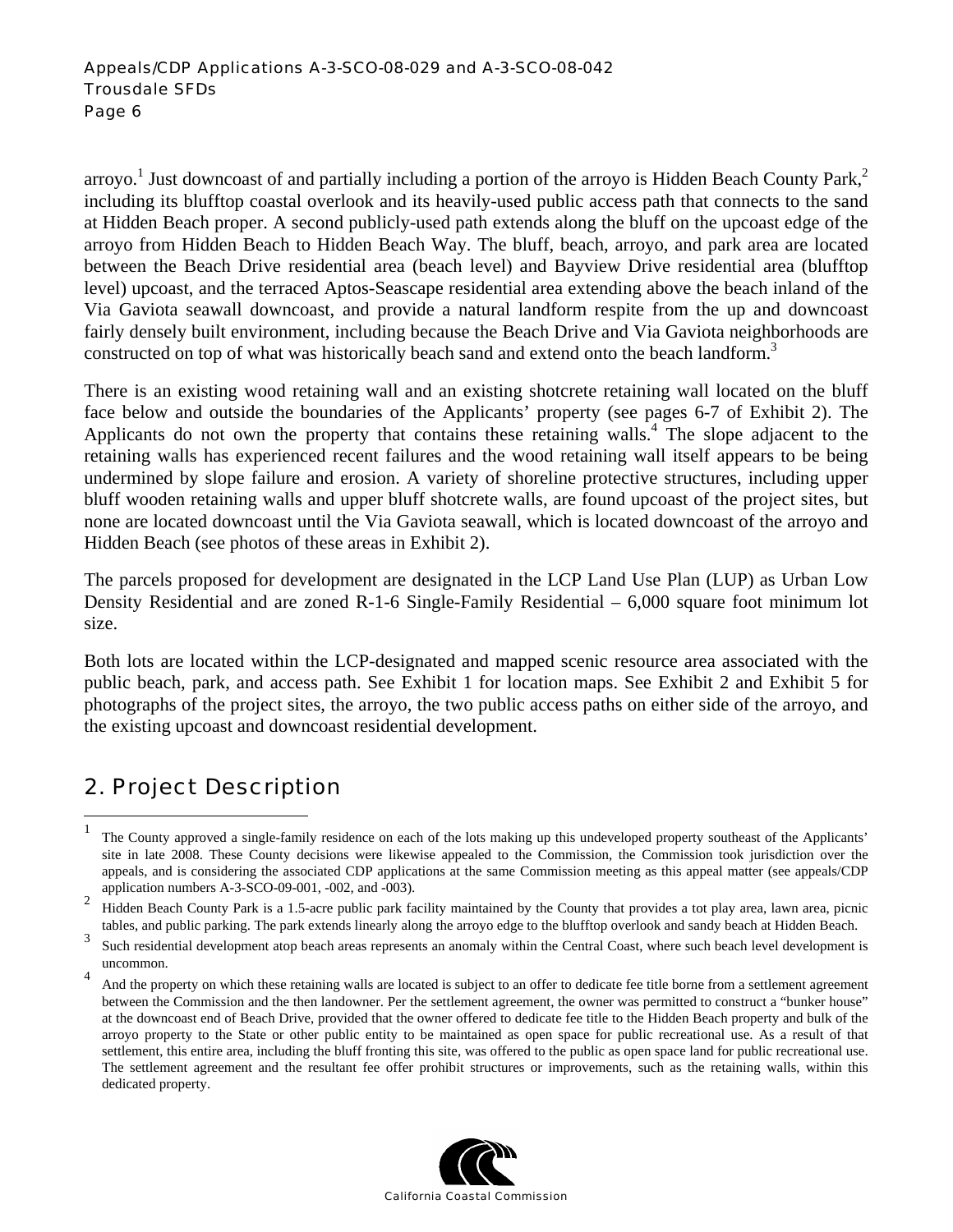The proposed projects include: 1) demolition of the existing one-story single-family residence that straddles the Applicants' two blufftop lots; 2) construction of a new two-story single-family dwelling of about 5,000 square feet (including an attached garage), grading to include about 98 cubic yards of cut and 40 cubic yards of fill, and removal of one tree that is 18-inches in diameter on APN 043-161-58 (A-3-SCO-08-029); and 3) construction of a new two-story single-family dwelling of about 4,200 square feet (including an attached garage), grading to include about 79 cubic yards of cut and 159 cubic yards of fill, and removal of two trees (38-inch diameter and 58-inch diameter) on APN 043-161-57 (A-3- SCO-08-042). See proposed project plans in Exhibits 3 and 4.

# 3. Coastal Development Permit Determination

The standard of review for these applications is the certified Santa Cruz County LCP and the Coastal Act's public access and recreation policies (see Exhibit 8 for applicable policies).

# A. Geologic Conditions and Hazards

## 1. Applicable Policies

The LCP requires that a coastal bluff building site be stable for a minimum of 100 years in its predevelopment application condition, and that any development on it be set back an adequate distance to provide stability for the development's lifetime, and at least 100 years. The minimum 100 years of stability must be established through the use of appropriate setbacks and siting, and without reliance on engineering measures "such as shoreline protection structures, retaining walls, or deep piers" (LCP Section 16.10.070(h(3)). Also, the LCP allows shoreline protection structures only "to protect existing structures from a significant threat" (LUP Policy 6.2.16). Thus, the LCP has a two-part minimum 100 year stability requirement: first, there must be a portion of the site in question that itself will be stable for at least 100 years in a pre-development (i.e., no project) scenario, without reliance on structural development to make it so; and second, ostensibly if the first test is met, any development then introduced onto the site must also be stable for its lifetime measured for at least 100 years without reliance on engineering measures.

On the whole, these LCP policies recognize that development is not appropriate in coastal hazard areas for which 100 years (minimum) of site and structural stability cannot be guaranteed (without relying on engineering measures) and allows shoreline protection in only very specific and limited circumstances for already existing structures. See Exhibit 8 for the applicable LCP requirements.

## 2. Reports Submitted

The Applicants have submitted the following geologic and geotechnical engineering reports for the site:

- *Geologic Investigation, Lands of Trousdale, Aptos, California, County of Santa Cruz APN's 043- 161-50* by Zinn Geology, dated August 17, 2006 (Zinn 2006).
- *Geotechnical Investigation for Lands of Trousdale, 660 Bayview Drive, Rio del Mar, California*  by Pacific Crest Engineering Inc., dated August 2006 (PCEI 2006).

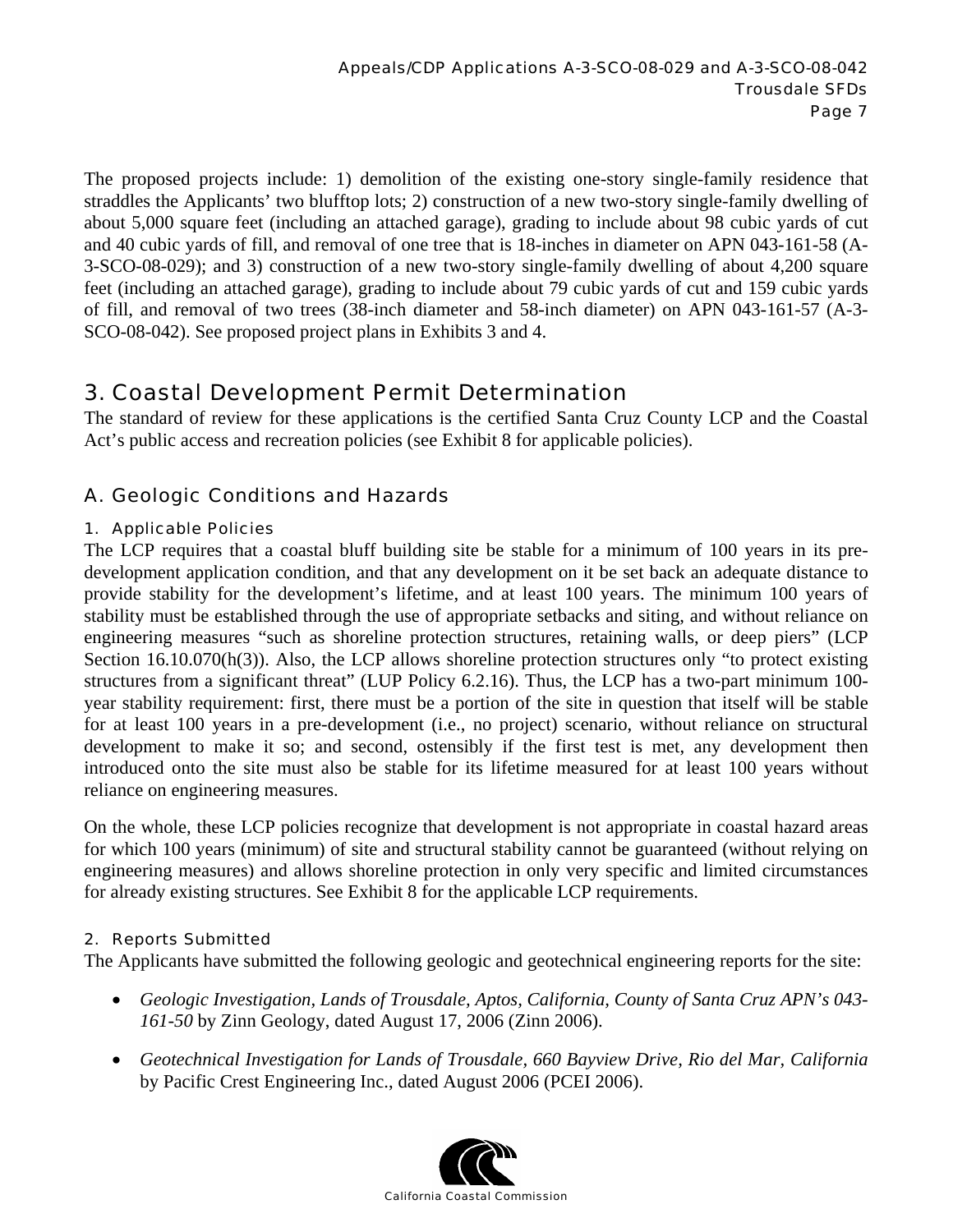In addition, the following documents (see Exhibit 7) were submitted in response to initial verbal comments from the Commission's staff geologist, Dr. Mark Johnsson, regarding the above reports:<sup>5</sup>

- *Projecting Future Sea-Level Rise: What is a Reasonable Estimate for the Next Century?* by G.E. Weber, Geologic Consultant, dated February 24, 2009 (Weber 2/2009).
- *Response to California Coastal Commission comments, Lands of Frank, Bayview Drive, A.P.N. 043-161-51, -40, -39, Rio del Mark, Santa Cruz County, California* by Pacific Crest Engineering, Inc., dated February 26, 2009 (PCEI 2009).
- *Supplemental Analysis in Response to California Coastal Commission comments, Parcels southeast of Bayview Drive, Aptos California, County of Santa Cruz, APN's 043-161-51, -40, & -39* by Zinn Geology, dated February 26, 2009 (Zinn 2009).

Dr. Johnsson reviewed all of the above documents and reports and developed a Geotechnical Review Memorandum, dated June 18, 2009, that synthesized his comments and recommendations on the geologic conditions and hazards applicable to the proposed projects (see Exhibit 6). Subsequent to Dr. Johnsson's memorandum, the Applicants submitted the following additional correspondence regarding the proposed projects (see Exhibit 7):

- *Appeal Numbers A-3-SCO-09-001, -002, -003 (Frank),* letter and attachments from G.E. Weber, Geologic Consultant, dated December 15, 2009 (Weber 12/2009).
- *Projections of Sea-Level Rise in the 21<sup>st</sup> Century*, letter from G.E. Weber, Geologic Consultant, dated February 2, 2010 (Weber 2010).

The geologic description of the site that follows derives primarily from the Zinn 2006 and PCEI 2006 reports.

## 3. Site Geologic Characteristics

1

The project site includes two lots straddled by an existing one-story single-family dwelling (i.e., a portion of the existing single-family dwelling is located on each of the lots). The majority of the project site is located on top of an uplifted marine terrace surface that slopes gently downward to the southeast toward adjacent undeveloped property and ultimately to a beach level arroyo that extends from the sandy beach inland. The gently sloping marine terrace surface transitions to a gently sloping inset fluvial<sup>6</sup> terrace surface, which continues across the adjacent undeveloped property to the downcoast arroyo. The marine terrace also drops off along the coastal bluff that is located just slightly seaward of

<sup>6</sup> Defined in the *Glossary of Geology* as: a) Of or pertaining to a river or rivers. b) Existing, growing, or living in or about a stream or river c) Produced by the action of a stream or river. (J.A. Jackson, 1997, *Glossary of Geology*, Fourth edition: Alexandria, Virginia, American Geological Institute, 769 pp.)



<sup>5</sup> These documents specifically reference the immediately adjacent downcoast undeveloped property that is the subject of appeals/CDP application numbers A-3-SCO-09-001, -002, and -003, described previously. The Applicants for appeals/CDP applications A-3-SCO-08-029 and A-3-SCO-08-042 have requested that all geological and other data developed and submitted to the Commission for the adjacent property be used to evaluate their proposed projects as well.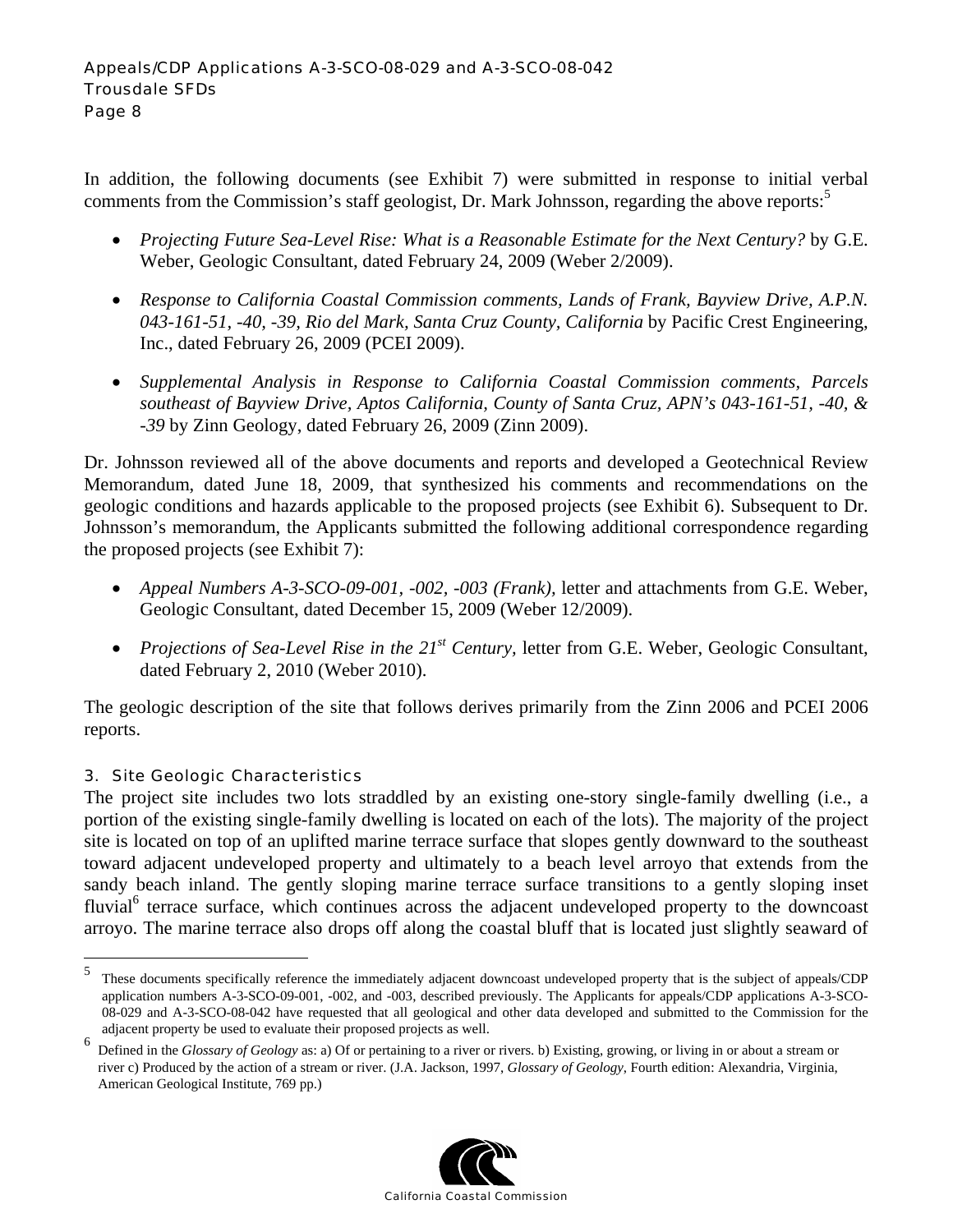the southwestern (seaward) edge of the property, dropping near vertically toward the beach at the blufftop edge for about 6 to 8 feet before it inflects to a shallower gradient. During the bluff's descent to the beach, another inflection is encountered between about 25 and 35 feet above the beach, with the slope tapering to between 37 and 40 degrees. A broad, sandy beach extends seaward at the base of the coastal bluff.

The project site lies on top of a blanket of marine terrace deposits that transition into an eastwardthickening wedge of relatively unconsolidated fluvial terrace sands up to 27 feet thick, which in turn overlie an ancestral wave-cut platform (marine terrace deposits) and an eastward-descending ancestral stream-cut terrace (fluvial terrace deposits) in the underlying Purisima formation sandstone bedrock. The coastal bluff is partially buttressed by a steeply-dipping wedge of colluvium<sup>7</sup> that is likely an agglomeration of many years of mass sloughing from the bluff.

Drainage at the site is primarily by sheet flow eastward toward the arroyo. Other than some minor rilling, no significantly large erosional landforms, such as gullies, appear to be actively developing upon the marine terrace surface on the property. Groundwater was not encountered in any of the borings across the property, which were done between 16½ and 38 feet below the ground surface. Although no groundwater was encountered, the Applicants' geologist indicated that it should be assumed that groundwater perches on top of the wave-cut platform, within the marine terrace deposits, as is commonly encountered in this stretch of coastline.

#### 4. Stability Requirements

As stated above, the LCP requires that a coastal bluff building site be stable for a minimum of 100 years in its pre-development application condition, and that any development on it be set back an adequate distance to provide stability for the development's lifetime, and at least 100 years. In both cases, the minimum 100 years of stability must be established through the use of appropriate setbacks and siting, and without reliance on engineering measures. For bluff properties that are subject to erosion, the setbacks and siting must consider both the factor of safety for the overall slope as well as the expected erosion of the site over the life of the proposed development. In this case, the setbacks between the proposed residences and the edge of the coastal bluff are in the range of 27 to 32 feet. Dr. Johnsson has determined that the proposed blufftop setbacks are inadequate for both of the project sites, and that if these lots were developed the residences would be endangered by coastal erosion and bluff retreat well in advance of the LCP's 100-year minimum threshold (see Exhibit 6). See below for a discussion of projected future coastal erosion and bluff retreat for the proposed project sites.

#### 5. Future Sea Level Rise

 $\overline{a}$ 

The premise that sea level will continue to rise is based on a number of factors, including the warming of the earth that has taken place over the past several hundred years, and the projections that the earth

<sup>7</sup> Defined in the *Glossary of Geology* as: a) A general term applied to any loose, heterogeneous, and incoherent mass of soil material and/or rock fragments deposited by rainwash, sheetwash, or slow continuous downslope creep, usually collected at the base of gentle slopes or hillsides. b) Alluvium deposited by unconcentrated surface runoff or sheet erosion, usually at the base of a slope. (J.A. Jackson, 1997, *Glossary of Geology*, Fourth edition: Alexandria, Virginia, American Geological Institute, 769 pp.)

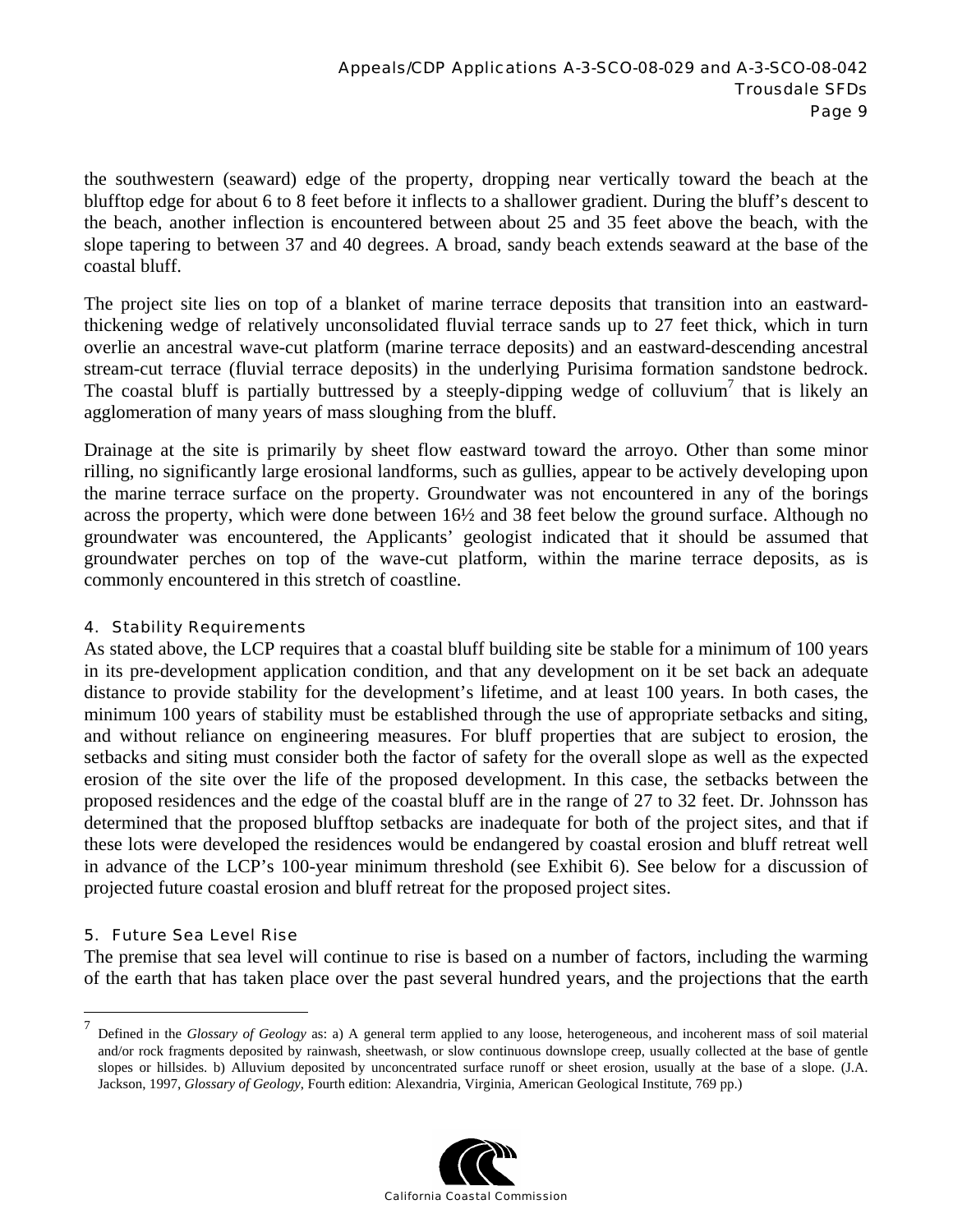will continue to warm over the next 100 years. This slow increase in temperature results in sea level rise due to thermal expansion of ocean water, which leads to a greater volume of water in the oceans, and also due to the melting of glacial ice and ice sheets, which increases the volume of the oceans as a result of the addition of water to the oceans. Estimating sea level rise is important with respect to the proposed projects because such changes in sea level will exacerbate the frequency and relative ferocity with which the ocean and ocean waves, including storm waves, impact the coastal bluff, resulting in accelerated coastal erosion and an increase in the rate of bluff retreat at the site.

The Applicants' sea level rise report (Weber 2/2009; see pages 1-8 of Exhibit 7) evaluated the amount of sea level rise that may occur over the next 100 years. This report referenced recent literature on sea level rise while emphasizing the uncertainty in predicting future sea level rise. Regarding uncertainty in estimating future sea level rise, this report states that the rates of change in the warming of the atmosphere and the oceans, and the relationship between these rates of change and the volume of carbon dioxide in the atmosphere, are not clear, and therefore all projections of the total amount of sea level rise that will occur in the next 100 years are based on interpretations and assumptions. The Weber report determined that the least conservative estimate for sea-level rise should apply to single-family residences (such as the proposed development) while "critical facilities" should assume a more conservative level (i.e., a higher rate) of sea level rise. Weber concluded that:

 *…a reasonable assumption for sea level rise in the next century, to be applied to geological hazard and risk analyses for single family residences…should be equal to or greater than the total sea level rise in the 20<sup>th</sup> century and consistent with the rate of rise (acceleration) over the past 20-30 years. This number would lie someplace between 300-340 mm, approximately 11 to 13 inches.* 

Dr. Johnsson notes in his memorandum (again, see Exhibit 6) that this amount of sea level rise is at the low end of what most researchers are now predicting for sea level rise over the next 100 years, and that some of the assumptions in reports cited in the Weber report already appear to be outdated. Dr. Johnsson's memorandum also notes that the Commission has recently been recommending that analysis for the effects of sea level rise with respect to proposed development<sup>8</sup> assume a minimum rate of 3 feet of sea level rise per century and evaluate higher rates in order to determine the amount of sea level rise that could put the proposed project at risk. In this case, Dr. Johnsson estimates a minimum of 3 feet of sea level rise over the next century. Currently, the ocean reaches the base of the bluff during storms or periods of higher tides (see pages  $8-9$  of Exhibit 2 and pages 17-19 of Exhibit 5 for photographs). For

<u>.</u>

<sup>9</sup> The Applicants' geologist states that he is aware of only one coastal storm event (January 1983) in the last 70 years that has touched the colluvial wedge (see page 43 of Exhibit 7). It is reasonable to presume that the significant El Niño storms of 1982/83 (sometimes referred to as the 100-year storm) to which the Applicants' geologist refers resulted in ocean waters inundating the beach and attacking the bluffs here. However, it is also clear that such events are not limited to that single winter storm period alone. In fact, recent photographic evidence indicates that such events are more commonplace, with ocean waters reaching the subject bluffs in this location at least also in the winters of 1994/1995, 2001, and 2010 (again see, for example, photos in Exhibits 2 and 5). Lacking a more rigorous survey, it is difficult to say how often the ocean reaches the bluffs here, but it is clearly more often than the one time in 70 years identified by the Applicants. The fact that up and downcoast residential developments are fronted by significant armoring, albeit located



<sup>8</sup> Contrary to Weber's conclusion in this respect, all development is treated equally in terms of this analysis, and residential development is not somehow subject to some lower or less conservative standard.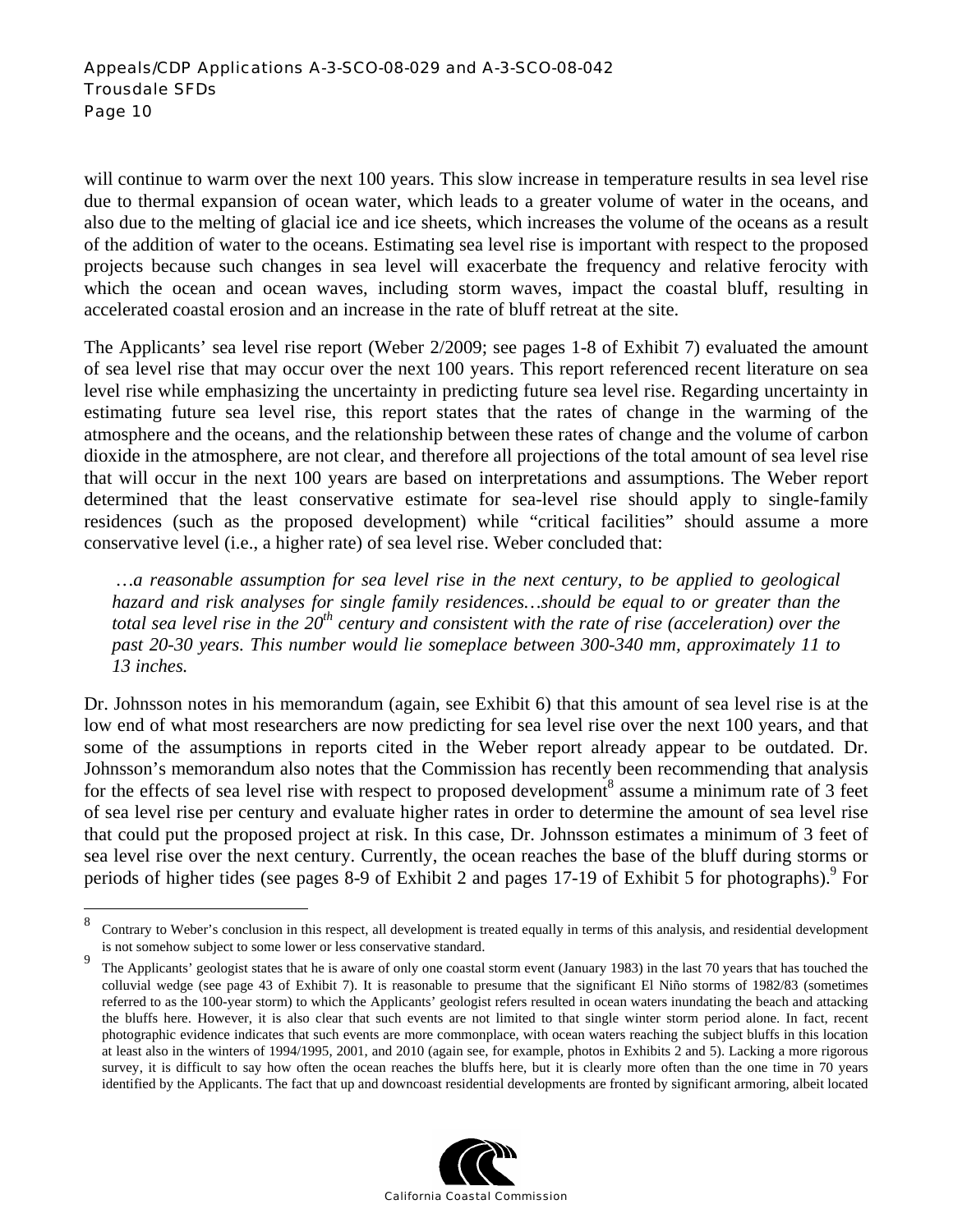this site, the expected result of an increase in sea level is that the higher water level will result in wave/tidal impacts against the bluff taking place on a more frequent basis. An increase in the frequency of waves hitting the bluff face will lead to greater erosion of the bluff and an increase in the bluff retreat rate, which will lead to the proposed residences being endangered by erosion well before 100 years.

#### 6. Coastal Bluff Retreat

The retreat of the slopes and the bluffs along this portion of Monterey Bay results from erosion, which occurs at the base of sea cliffs by hydraulic impact and scour from wave action, as well as from episodic landsliding processes associated with intense rainfall, seismic shaking, and undermining of the lower bluff. Using aerial photographs, the Zinn 2006 report found that the top of the coastal bluff at the project site has eroded at an average rate of between 0.09 and 0.30 feet per year since 1928. In a more recent report (dated February 26, 2009), Zinn assumes that if the ocean attacks the toe of the bluff, the bluff will retreat at a rate of approximately one foot per year. Regarding landslides, the 2006 report noted that the upper coastal bluff above the beach has retreated episodically through the process of terrestrial landsliding.<sup>10</sup> In terms of long-term average annual retreat rates, the report ignored the effect of the retaining walls<sup>11</sup> constructed on the bluff below the property because the walls will likely be undermined as the base of the bluff retreats.

According to Dr. Johnsson's memorandum (Exhibit 6):

*The Zinn reports assume that in order for the proposed structures to be threatened, the beach fronting the coastal bluff would need to be removed by coastal erosion or drowned by rising sea level; then the colluvial wedge at the base of the bluff would need to be eroded; and finally the coastal bluff would need to be eroded until a vertical projection of the base of the bluff would intersect the buildings' foundations. Working backwards from the latter condition, and assuming a bedrock erosion rate of 1 to 2 feet per year, the reports* [specifically the Zinn 2009 report] *estimate the buildings sited as proposed would be threatened in 120.5 to 176 years (for the Trousdale parcels)...* 

Dr. Johnsson disagrees with a number of assumptions built into the Applicants' analysis. First, he notes that the reports by Zinn Geology use the estimated sea level rise figure from the Weber 2/2009 (11 to 13 inches over the next century) instead of the 3 feet of sea level rise more commonly accepted for Commission siting decisions. Second, Dr. Johnsson notes that the assumption that the buildings will be threatened by upper bluff retreat at the same time that the bedrock has been eroded to a point located vertically beneath the buildings' foundations is inappropriate. Coastal bluffs are typically not vertical. In fact, as described in the Zinn 2006 report, although the top of the bluff at this site is vertical for the first 6 to 8 feet, it then inflects to a shallower gradient. During the descent to the beach, yet another inflection

Id (the walls are not on the Applicants' property).



slightly more seaward than the toe of bluff location below the Applicants' property, is indicative of at least a perceived need for protection from such occurrences, and are more evidence that such occurrences at this location are more common than not (see photos of bluffs and nearby armored areas in Exhibit 2).

<sup>10&</sup>lt;br>And such a landslide occurred just downcoast of the site in early 2009 (see page 10 of Exhibit 6 for a photograph of the landslide area).<br><sup>11</sup> Id (the walls are not an the Anglicents) areagative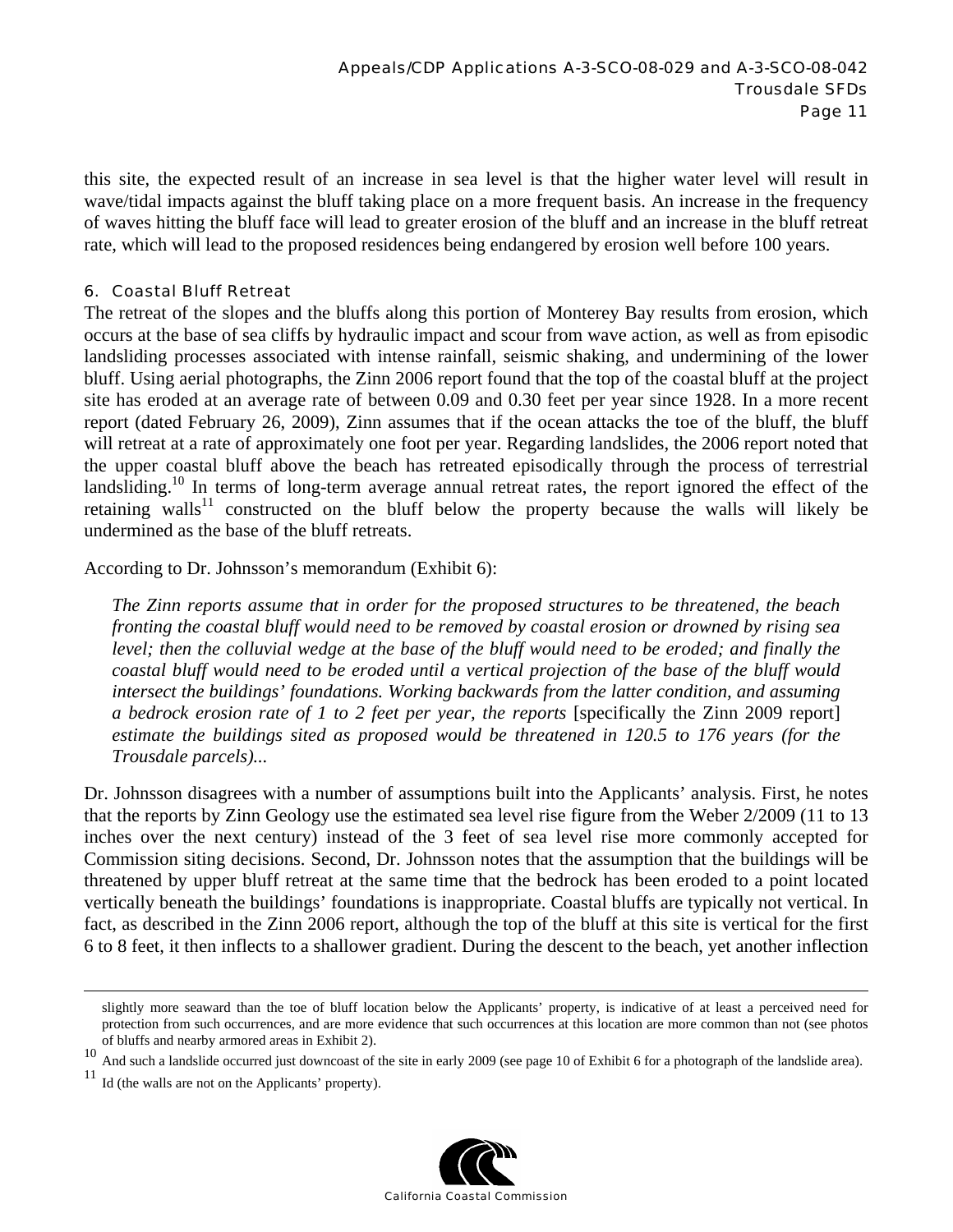#### Appeals/CDP Applications A-3-SCO-08-029 and A-3-SCO-08-042 Trousdale SFDs Page 12

is encountered between 25 and 35 feet above the beach, with the slope tapering to between 37 and 40 degrees. In other words, the bluff at this location is not vertical but rather exhibits retreat and a configuration that is typical and indicative of a combination of erosive processes that leave the bluff materials with insufficient strength to retain a vertical profile. In short, the upper bluff edge will intersect the buildings' foundations long before the toe of the bluff lies vertically beneath the foundations.

Third, the residences will be threatened by erosion long before the upper bluff edge intersects the foundations. As mentioned above, the LCP requires that stability be demonstrated for the development's lifetime, and at least 100 years. The industry standard definition of stability for slopes is typically taken as a factor of safety against sliding of 1.5, meaning that the forces tending to resist slope movement (essentially the strength of the bluff materials) must exceed forces tending to initiate slope movement (essentially the weight of the bluff materials as projected onto the most likely slide plane) by 50%. As discussed below, this level of stability is achieved at a point some distance landward of the bluff edge.

Although the colluvial wedge at the base of the bluff will help to reduce the erosion rate of the bluff, its gradual removal will ultimately result in increased instability of the upper bluff. This increased instability may result in future bluff failures which will cause the bluff to retreat far faster than the 1 to 2 feet per year long-term average cited by the Applicants in the Zinn 2009 report. According to Dr. Johnsson, it is far preferable to evaluate the movement of the upper bluff edge through time and, taking into account the distance from the upper bluff edge at which a factor of safety of 1.5 is achieved, evaluate setbacks with respect to the upper bluff edge rather than the location of the base of the bluff.

#### 7. Slope Stability

The field of slope stability encompasses the analysis of static and dynamic stability of natural and artificial slopes. If the forces available to resist movement are greater than the forces driving movement, then the slope is considered stable. A factor of safety is calculated by dividing the forces resisting movement by the forces driving movement. A higher factor of safety means that a slope is less likely to fail; a lower factor of safety indicates slope instability. Generally, a factor of safety of 1.5 is considered suitable for new development (sometimes referred to as the "static" factor of safety). In earthquakeprone areas, such as the project site, an additional analysis is typically included where the seismic forces from a potential earthquake are added to the analysis (sometimes referred to as the "pseudo-static" factor of safety). In cases such as this, a pseudo-static factor of safety of 1.1 is generally considered adequate for new development.

The initial slope stability analysis for the project site (PCEI 2006) did not determine a minimum factor of safety for all potential failure modes. The calculated factor of safety for the assumed failure surface was deemed to be 1.89 for the project site. According to Dr. Johnsson, this is a higher factor of safety than typically reported for coastal bluffs of this height and inclination. Indeed, a failure of the upper bluff directly downcoast of the project sites that occurred in early 2009 (see page 10 of Exhibit 6) demonstrates that the bluffs at this location do not have such an unusually high factor of safety. Such a bluff failure indicates that, at that time, the forces driving the slide exceeded the forces resisting the slide, meaning that the factor of safety dropped below 1.0.

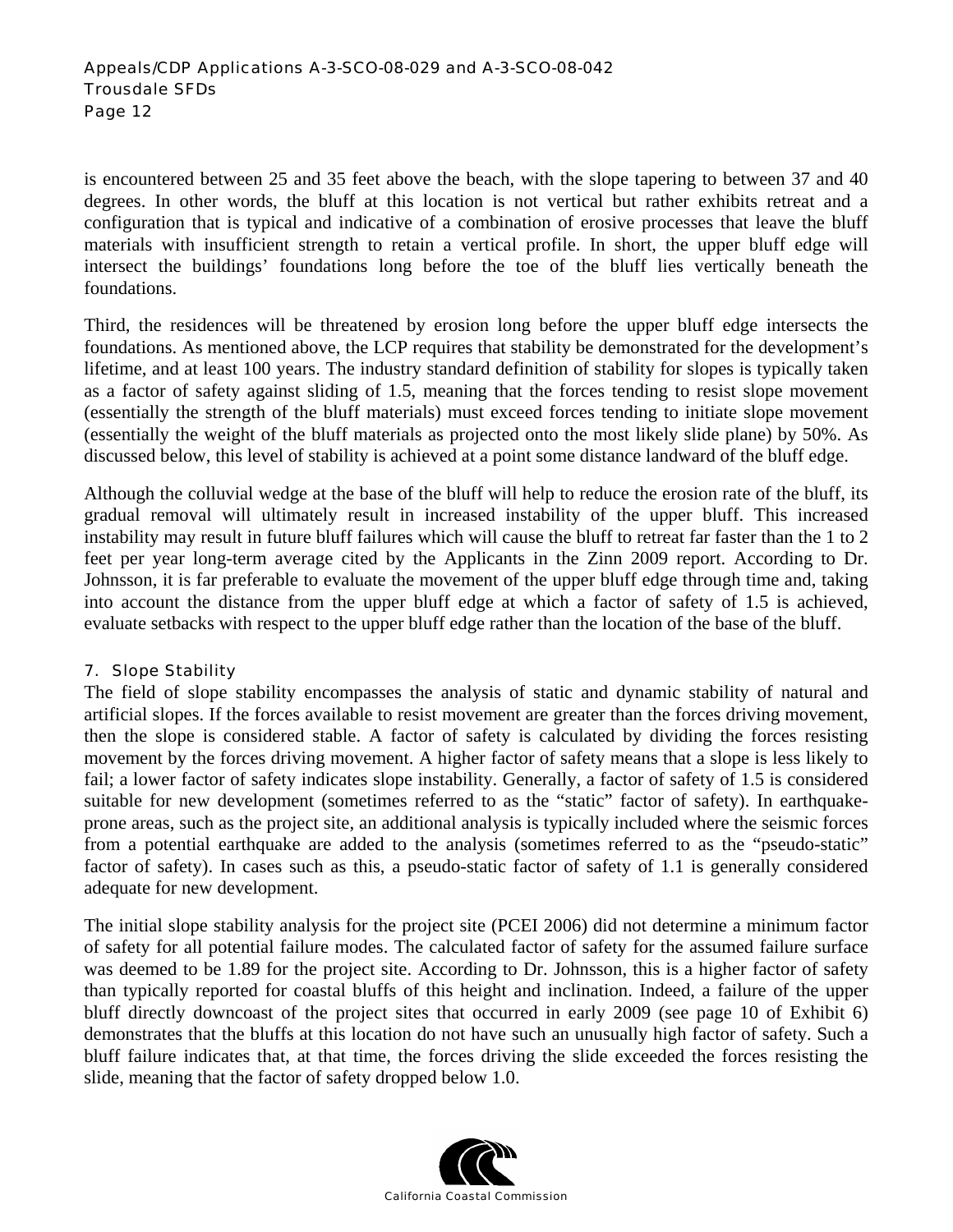Dr. Johnsson requested that the project's geotechnical engineer provide additional information regarding the calculation of the factor of safety with respect to the soil strength parameters used and the minimum factor of safety for a circular failure surface. PCEI 2009 subsequently provided supporting materials for the soil strength parameters, and Dr. Johnsson reviewed these materials and concluded the parameters were reasonable. The PCEI 2009 report contained an analysis of a circular failure of the upper bluff terrace deposits (which is the most likely type of failure to occur and the analysis that was requested by Dr. Johnsson) but did not include an analysis of the global stability of the entire bluff. In any event, the results of these slope stability analyses indicate that a factor of safety of 1.5 is reached about 18 feet landward of the bluff edge on the Trousdale parcels. A pseudo-static analysis (used to approximate stability during a seismic event) showed that the 1.1 factor of safety line is seaward of this point (located about 8 feet landward of the bluff edge), indicating that the static condition is determinative for stability.

#### 8. Regional Studies by the U.S. Geological Survey and the California Energy Commission

In 2007 the U.S. Geological Survey (USGS) released a report that evaluated the long-term bluff erosion rate along the California coast. For the stretch of coast located in the area of the project sites, the rates were generally 0.66 to 0.98 feet per year.<sup>12</sup> These numbers are consistent with those previously reported by other experts in the field<sup>13</sup> and are consistent with those ultimately used by the Applicants' geologist  $(Zinn 2009)$ <sup>14</sup>. In March 2009, the California Energy Commission released a report that evaluated the impacts of future sea level rise on the California coast. This report cited sea level rise forecasts between 1.0 meter (about 3 feet) and 1.4 meters (about 4.5 feet) of rise by 2100. The report included a set of hazard maps showing the project area at high risk from coastal erosion using the erosion rate from the 2007 USGS study in combination with the predicted increase in wave attack based on the 1.4 meter sealevel rise scenario. For the project sites, this "erosion high hazard area" included the first 112 feet inland from the current bluff edge.

#### 9. Hazards Conclusion

 $\overline{a}$ 

Given all of the above, Dr. Johnsson concludes that the recommended LCP-required 100-year minimum coastal blufftop setback for the project sites would be 116 feet. This is based on using the long-term average annual erosion rate of 0.98 feet per year from the USGS study.<sup>15</sup> This rate of erosion would equal 98 feet of coastal bluff erosion over 100 years. Additionally, the slope stability analysis concluded

<sup>&</sup>lt;sup>15</sup> The use of the higher of the two USGS values from the range identified is based on applying the precautionary principle that dictates using the worst case scenario where uncertainty is present, and it is also appropriate as a means of taking into account a potential increase in the historic erosion rate due to accelerated sea level rise. This value also compares to the lower of the rates most recently identified by the Applicants' geologist where he ultimately estimates such retreat at this location to range from 1 to 2 feet per year (Zinn 2009). Although the higher of the Applicants' geologist's identified erosion rates (i.e., 2 feet per year) could be used applying the same precautionary principle, it is reasonable in this case to use the 0.98 feet per year so as to recognize recent significant literature findings, and to not unfairly penalize the Applicants by using the highest of the rates their geologist identifies in this context.



<sup>12</sup> Hapke, C.J., and Reid, D., 2007, National Assessment of Shoreline Change, Part 4: Historical Coastal Cliff Retreat along the California Coast, U.S. Geological Survey.

<sup>13</sup> For example: Griggs, G., Patsch, K., and Savoy, L., 2005, *Living with the changing California Coast:* Berkeley, California, University of California Press.

<sup>&</sup>lt;sup>14</sup> Zinn originally estimated long-term average erosion between 0.09 and 0.3 feet per year at the top of the bluff (Zinn 2006) and later adjusted this estimate to be 1 to 2 feet per year over the whole bluff (Zinn 2009).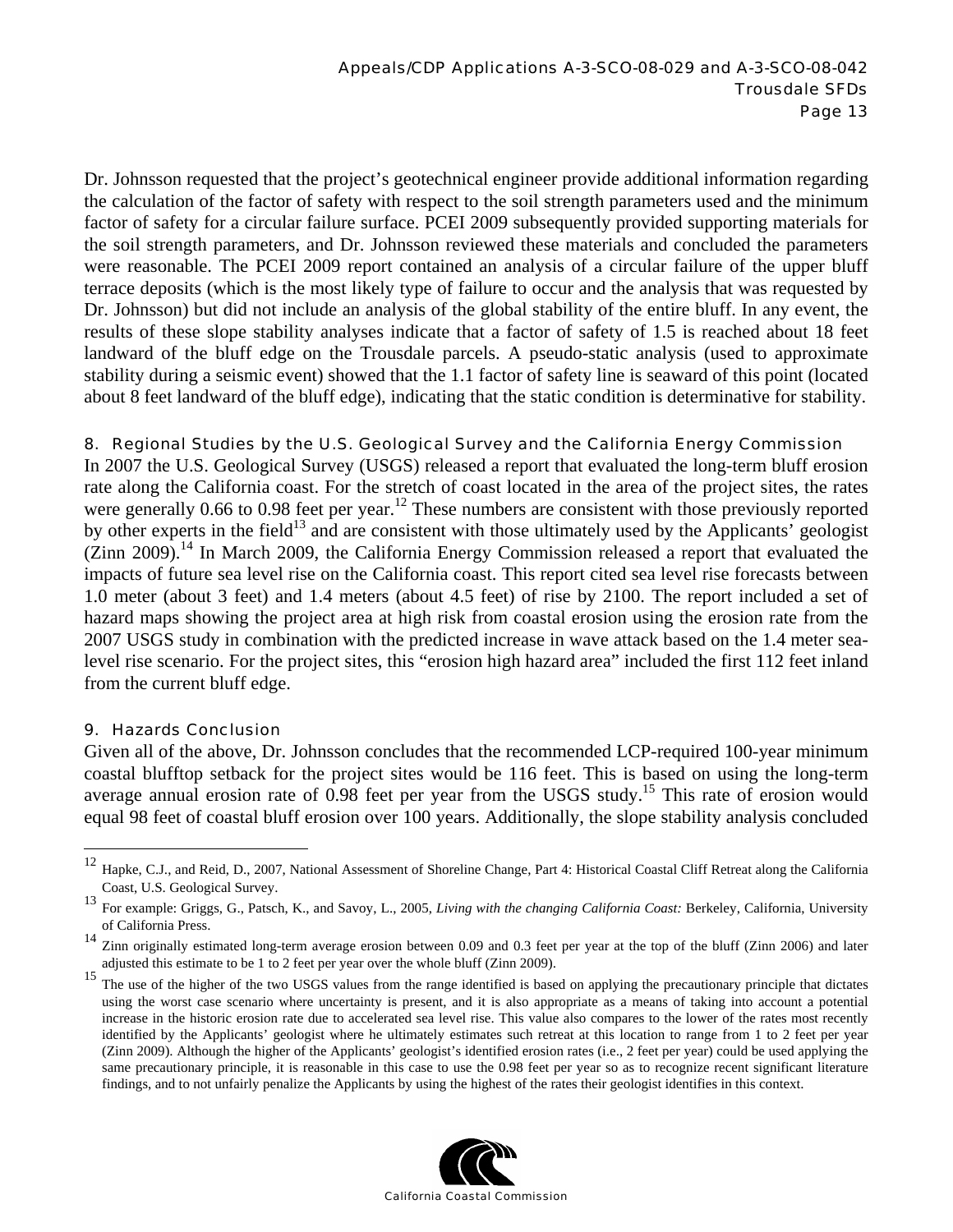#### Appeals/CDP Applications A-3-SCO-08-029 and A-3-SCO-08-042 Trousdale SFDs Page 14

that a static factor of safety of 1.5 is attained about 18 feet landward of the present bluff edge on the project sites. Using the method outlined by Dr. Johnsson, these two numbers (98 feet and 18 feet) are added together to create the appropriate LCP-required 100-year minimum coastal blufftop setback of 116 feet. In other words, residential development sited inland of the 116-foot setback area should be safe from erosion for the LCP required minimum of 100 years.<sup>16</sup>

While this setback is required to meet LCP provisions, other homes in the area have been constructed with smaller setbacks. Many neighboring homes, however, were built before the California Coastal Act was adopted. Moreover, those other homes are not before the Commission at this time, and in most cases the County's approvals of CDPs for those homes were not appealed to the Commission, so the Commission did not have the opportunity to examine the appropriate coastal blufftop setback in those cases. The proposed projects, along with the adjacent Frank projects (appeals/CDP applications A-3- SCO-09-001, -002, and -003), present the Commission with its first opportunity to assess the appropriate blufftop setbacks for new development in this area on parcels without shoreline protective devices.

The proposed blufftop setbacks for the projects range from about 27 to 32 feet. As discussed above, the LCP requires that a site demonstrate a minimum of 100 years of stability for new development.<sup>17</sup> At the 100-year minimum threshold, the 116-foot setback means that both lots are essentially undevelopable (i.e., the required setback will occupy essentially all of these two lots), and there are not any feasible project modifications that could make the projects meet the required blufftop setback. As such, the projects are inconsistent with the geological hazards requirements of the Santa Cruz County LCP and the projects must be denied.

## B. Visual Resources

## 1. Applicable Policies

 $\overline{a}$ 

The LCP has multiple provisions that require development to be sited and designed to ensure protection of significant visual resources, including views within mapped scenic resource areas. Such policies and protections specifically protect areas having regional public importance for their natural beauty by ensuring that new development is appropriately sited and designed to have minimal to no adverse impact upon identified visual resources. Views from beaches and parks (including the public access overlook and path associated with Hidden Beach County Park in this case) are protected visual



<sup>&</sup>lt;sup>16</sup> Of course, such minimum setback would also need to be appropriately tied to the development's lifetime, and after 100 years such development would be expected to be endangered. Such issues would need to be addressed through additional enforceable mechanisms (e.g., required removal/relocation of endangered structures, etc.) to be able to find such development LCP consistent for other LCP reasons.<br><sup>17</sup> Although, of course, 100 years is the minimum, and a larger number of years could be used to generate appropriate setbacks. In this

case the 100-year setback, or 116 feet, is appropriate for LCP site stability purposes, including because this is the method typically applied by the Commission and because such a setback would move residential development inland sufficiently to address the LCP's long-term stability requirements. Again, of course, there would also need to be associated requirements to avoid shoreline armoring and/or other shoreline altering development (if such residential development were threatened by erosion and/or related coastal hazards in the future) and to tie the development's duration to its lifetime more directly to be LCP consistent in those regards as well.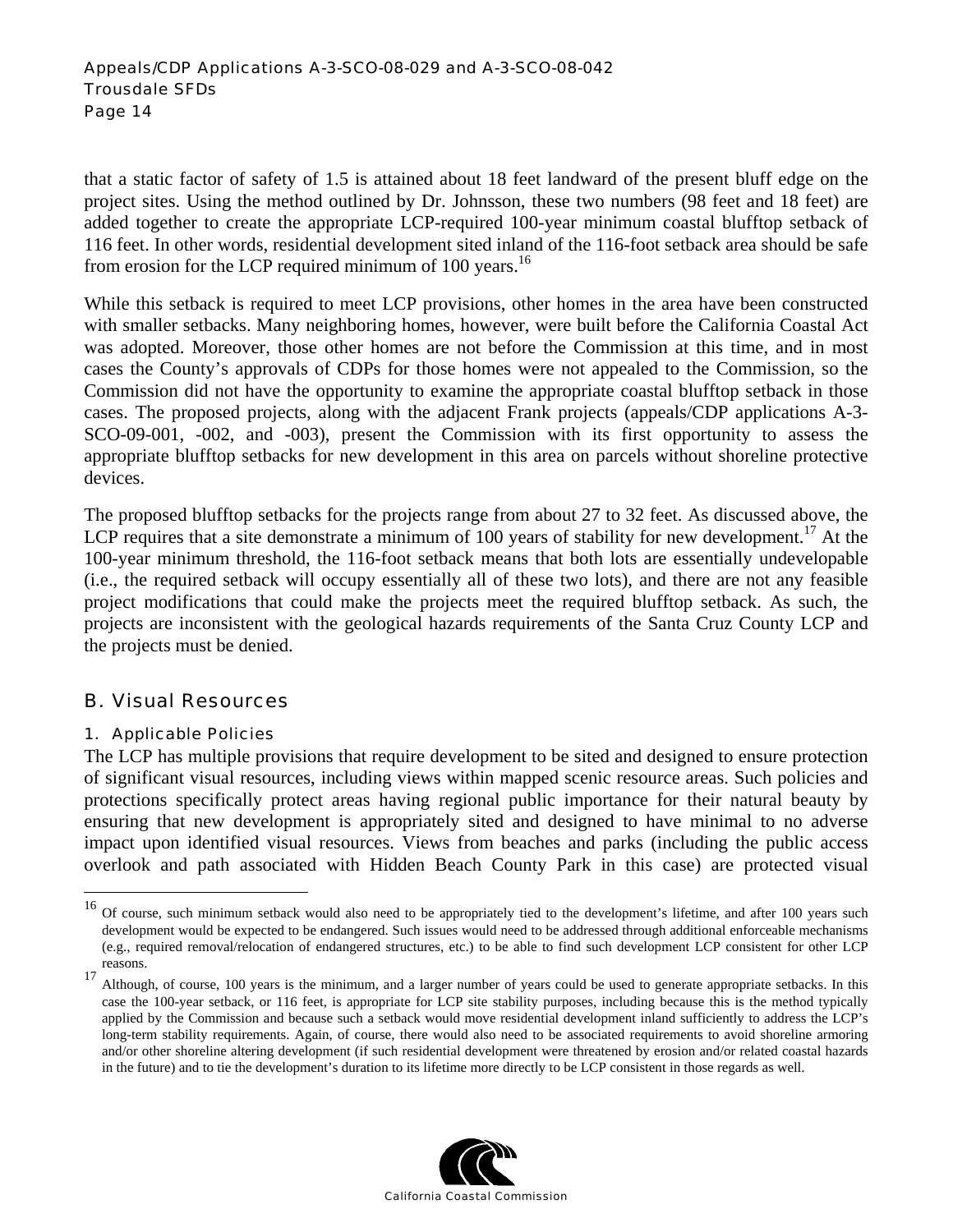resources under the LCP. See applicable policies in Exhibit 8.

## 2. Analysis

The property proposed for redevelopment is located within an LCP-mapped scenic resource area. This property is located within the public beach viewshed as well as the public beach/ocean viewshed associated with the public access path and overlook components of Hidden Beach County Park (see photos in Exhibit 2).

The proposed project sites are located on a section of coastal blufftop that slopes gently to the southeast toward the adjacent undeveloped and vacant property and ultimately the beach level arroyo (see page 1 of Exhibit 2). The elevation of the two project sites ranges from about 105 feet above sea level (A-3- SCO-08-029) to about 85 feet above sea level (A-3-SCO-08-042). Upcoast from the project sites, the bluff elevation reaches about 130 feet above sea level. Thus, these lots are much more visible from the adjacent beach and nearby Hidden Beach County Park public access path and overlook compared to the blufftop lots located just upcoast on Bayview Drive that are at a higher elevation and are not located directly adjacent to components of the Park.

Given the relatively low elevation of the bluff here and the projects' proximity to Hidden Beach County Park, including the associated park path and overlook, development of two two-story houses ranging in size from about 4,200 square feet to 5,000 square feet will be extremely visible from the beach, the overlook, and from the public access path. Given the topography of the project sites and the size and scale of the proposed residential developments, the proposed projects will have a detrimental impact on the natural setting and the public viewshed as seen from the beach and the park, including the overlook and the public access trail. Such visual impact will reduce the overall value and utility of these important public beach<sup>18</sup> and park resources.

The proposed development would not minimize viewshed disruption, would not retain ocean vistas to the maximum extent possible, would not keep non-recreational structures out of the blufftop, would not integrate development into the character of the surrounding area, would not result in development that is subordinate to the natural character of the site, and overall would not adequately protect significant public views recognized by the LCP as "areas having regional public importance for their natural beauty" – all of which are LCP requirements (see applicable LCP policies in Exhibit 8). Thus, the proposed residences cannot be approved as proposed. Even a substantially reduced-scale development would raise similar concerns at this location, and such substantially-reduced development could not be found consistent with the LCP's coastal hazard requirements. As a result, the proposed developments cannot be found consistent with the LCP and must be denied.

## C. CDP Determination Conclusion – Denial

#### 1. Denial

 $\overline{a}$ 

As discussed in the above findings, the proposed residential developments are inconsistent with the

<sup>&</sup>lt;sup>18</sup> Including a public beach that was dedicated to the public to resolve prescriptive rights litigation, as previously described.

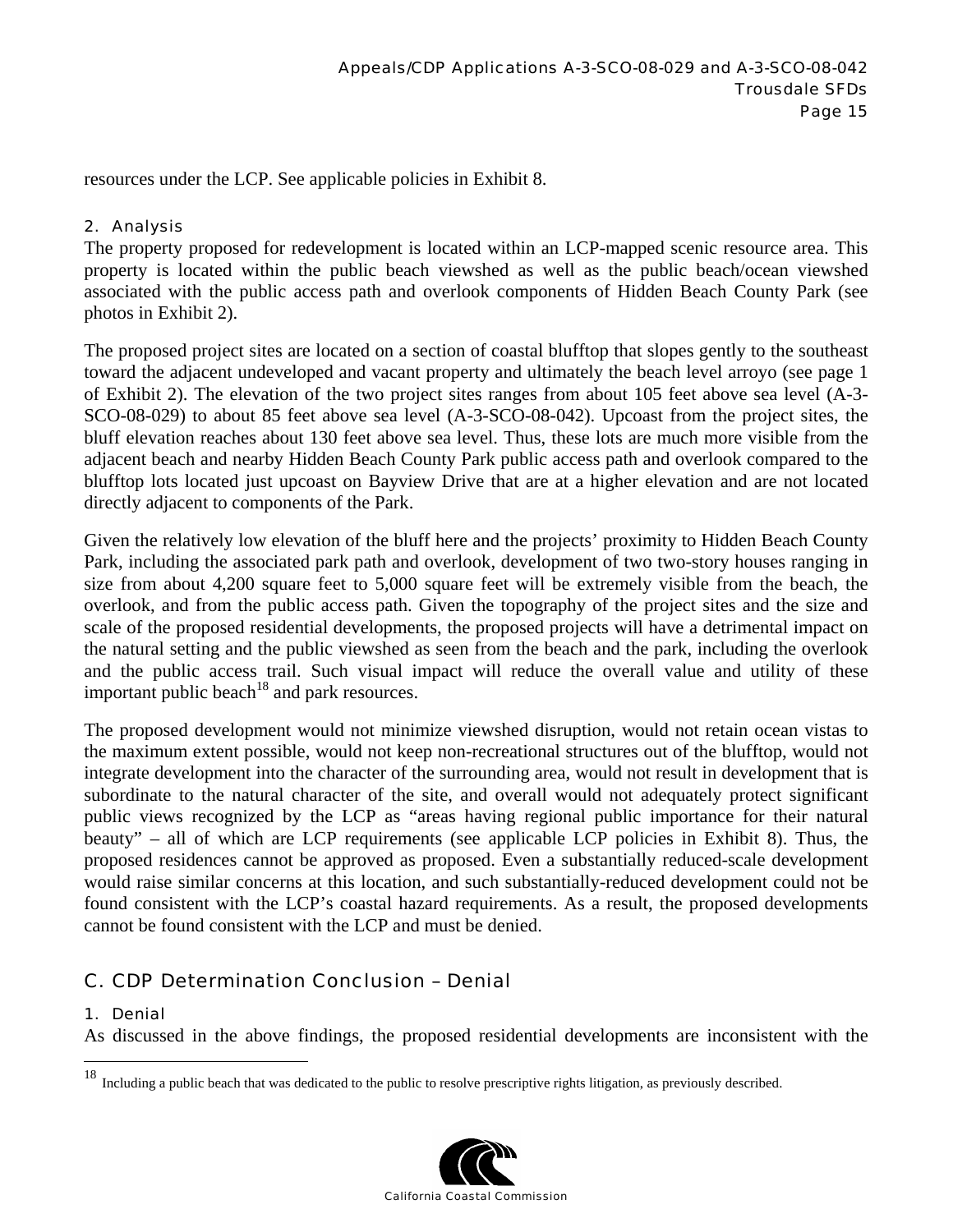policies of the LCP. When the Commission reviews a proposed project that is inconsistent with an LCP, there are several options available to the Commission. In many cases, the Commission will approve the project but impose reasonable terms and conditions to bring the project into conformance with the LCP. In other cases, the range of possible changes is so significant as to make conditioned approval infeasible. In this situation, the Commission denies the proposed projects because the proposed projects are significantly out of conformance with the LCP, due to inadequate coastal blufftop setbacks and unavoidable impacts on visual resources. For these two lots there are no feasible conditions that could bring the projects into conformance with the LCP, and there are no obvious feasible alternatives consistent with the LCP that the Commission might suggest to the Applicants. Thus, the Commission is denying these two projects without further guidance to the Applicants.

#### 2. Takings

As discussed above, the two houses proposed for development are inconsistent with the LCP and must be denied. When the Commission denies a project, a question may arise as to whether the denial results in an unconstitutional "taking" of the applicant's property without payment of just compensation. Coastal Act Section 30010 addresses takings and states as follows:

*The Legislature hereby finds and declares that this division is not intended, and shall not be construed as authorizing the commission, port governing body, or local government acting pursuant to this division to exercise their power to grant or deny a permit in a manner which will take or damage private property for public use, without the payment of just compensation therefor. This section is not intended to increase or decrease the rights of any owner of property under the Constitution of the State of California or the United States.* 

Similarly, the LCP indicates as follows:

*Neither the County General Plan, the County LCP Land Use Plan, nor any implementing ordinance shall be construed as authorizing the County or any agency thereof to exercise its power to approve, conditionally approve, or deny any land use application in a manner which will take or damage private property for public use, without the payment of just compensation therefor. The County General Plan, County LCP Land Use Plan, and each and every implementing ordinance thereof shall be interpreted so as to avoid such taking in the absence of a duly adopted resolution of necessity for eminent domain proceedings. This section is not intended to increase or decrease the rights of any owner of property under the Constitution of the State of California or the United States of America.* 

Consequently, although the Commission is not a court and may not ultimately adjudicate whether its action constitutes a taking, the Coastal Act and the LCP impose on the Commission the duty to assess whether its action might constitute a taking so that the Commission may take steps to avoid it. If the Commission concludes that its action does not constitute a taking, then it may deny the project while still complying with Section 30010 and the LCP. If the Commission concludes that its action might constitute a taking, then Section 30010 and the LCP require the Commission to approve some level of development, even if the development is otherwise inconsistent with LCP policies. In this latter

![](_page_15_Picture_8.jpeg)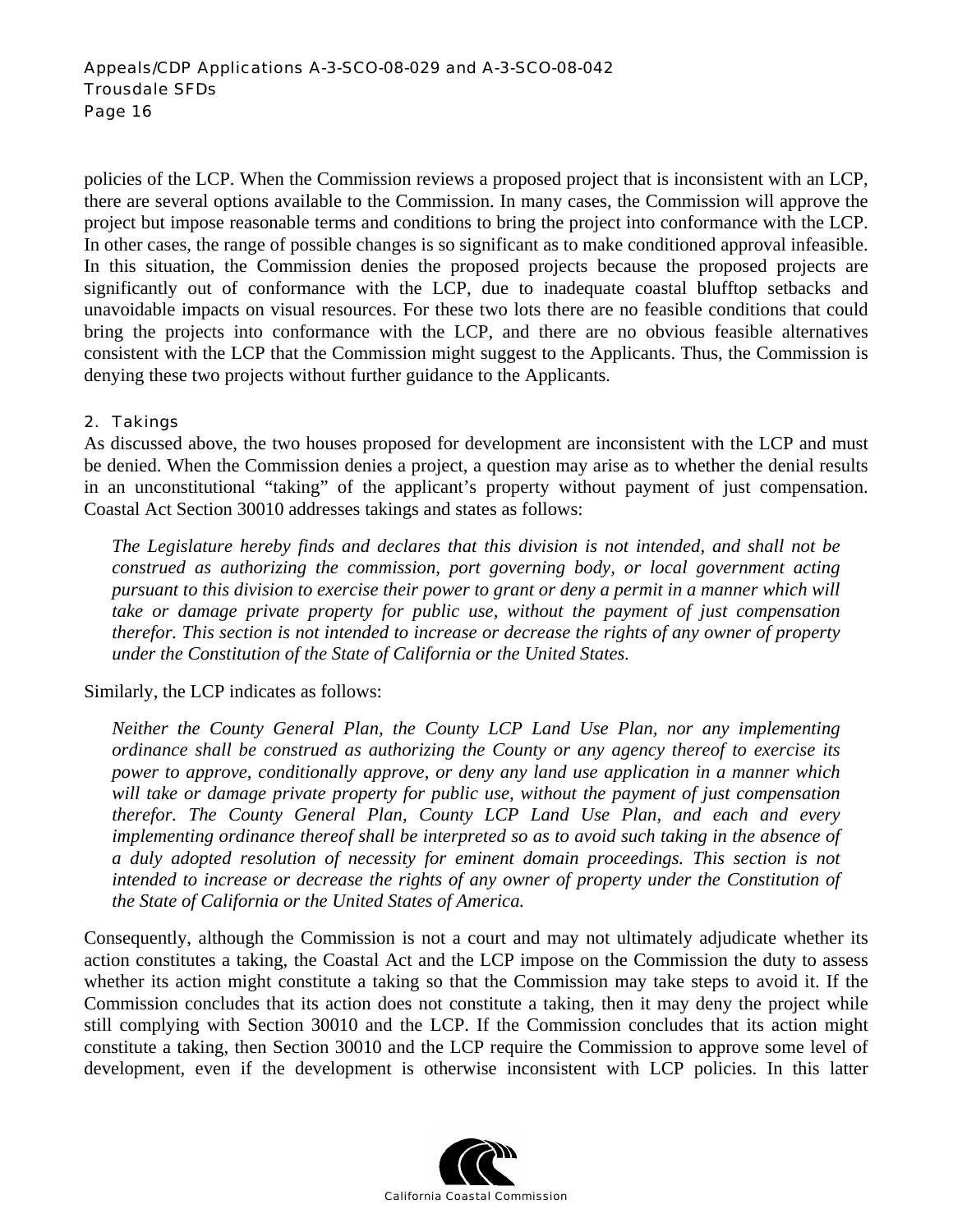situation, the Commission will propose modifications to the development to minimize its LCP inconsistencies while still allowing some reasonable amount of development.<sup>19</sup>

In the remainder of this section, the Commission considers whether, for purposes of compliance with Section 30010 and the LCP, its denial of the proposed projects would constitute a taking. The Commission finds that, under any of the prevailing takings tests, the denial of the projects would not constitute a taking.

#### General Takings Principles

 $\overline{a}$ 

The Fifth Amendment of the United States Constitution provides that private property shall not "be taken for public use, without just compensation."20 Article 1, Section 19 of the California Constitution provides that "[p]rivate property may be taken or damaged for public use only when just compensation…has first been paid to, or into court for, the owner."

The idea that the Fifth Amendment proscribes more than the direct appropriation of property is usually traced to *Pennsylvania Coal Co. v. Mahon* ((1922) 260 U.S. 393). Since *Pennsylvania Coal*, most of the takings cases in land use law have fallen into two categories (see *Yee v. City of Escondido* (1992) 503 U.S. 519, 522-523). First, there are the cases in which government authorizes a physical occupation of property (see, e.g., *Loretto v. Teleprompter Manhattan CATV Corp.* (1982) 458 U.S. 419). Second, there are the cases in which government merely regulates the use of property (*Yee, supra,* 503 U.S. at pp. 522- 523). A taking is less likely to be found when the interference with property is an application of a regulatory program rather than a physical appropriation (e.g., *Keystone Bituminous Coal Ass'n. v. DeBenedictis* (1987) 480 U.S. 470, 488-489, fn. 18). The Commission's actions here would be evaluated under the standards for a regulatory taking.

The Supreme Court itself has recognized that case law offers little insight into when, and under what circumstances, a given regulation may be seen as going "too far" (*Lucas v. South Carolina Coastal Council* (1992) 505 U.S. 1003, 1014). In its recent takings cases, however, the Court has identified two circumstances in which a regulatory taking might occur. The first is the "categorical" formulation identified in *Lucas, supra.* In *Lucas,* the Court found that regulation that denied all economically viable use of property was a taking without a "case specific" inquiry into the public interest involved (*Id*. at p. 1014). The *Lucas* court emphasized, however, that this category is extremely narrow, applicable only "in the extraordinary circumstance when *no* productive or economically beneficial use of land is permitted" or the "relatively rare situations where the government has deprived a landowner of all economically beneficial uses" or rendered it "valueless" (*Id.* at pp. 1016-1017 [emphasis in original]) (see *Riverside Bayview Homes, supra,* 474 U.S. at p. 126 [regulatory takings occur only under "extreme

<sup>20</sup> The Fifth Amendment was made applicable to the States by the Fourteenth Amendment (see *Chicago, B. & Q. R. Co. v. Chicago* (1897) 166 U.S. 226).

![](_page_16_Picture_9.jpeg)

<sup>19</sup> For example, in CDP A-3-SCO-00-033 (Hinman), the Commission in 2000 approved residential development on a site that was entirely ESHA even though it was not resource dependent development and thus was inconsistent with the Santa Cruz County LCP (which was the standard of review).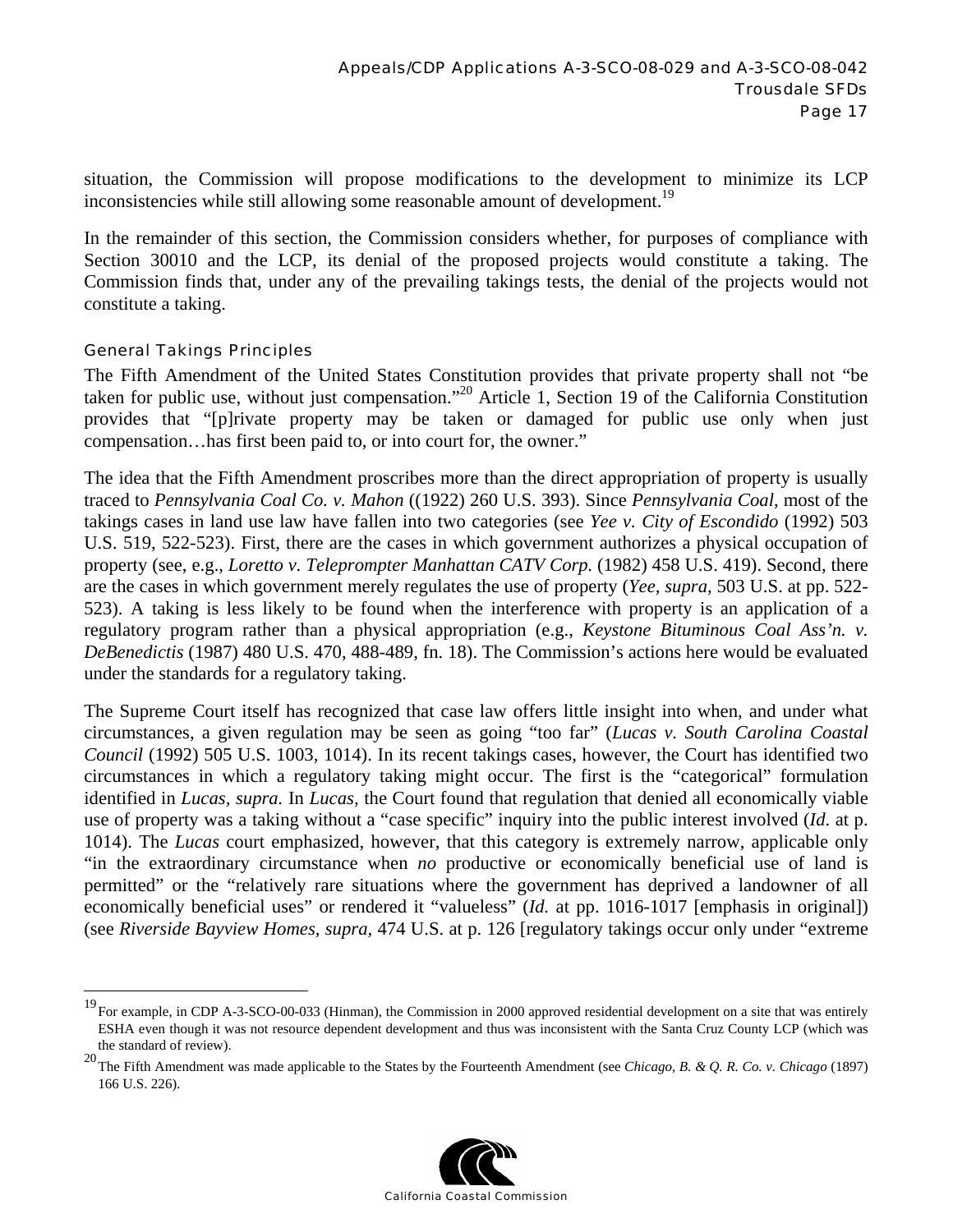circumstances"]). $^{21}$ 

 $\overline{a}$ 

The second circumstance in which a regulatory taking might occur is under the three-part, ad hoc test identified in *Penn Central Transportation Co.* (*Penn Central*) *v. New York* (1978) 438 U.S. 104, 124. This test generally requires an examination into the character of the government action, its economic impact, and its interference with reasonable, investment-backed expectations (*Id*. at p. 134; *Ruckelshaus v. Monsanto Co.* (1984) 467 U.S. 986, 1005). In *Palazzolo v. Rhode Island* (2001) 533 U.S. 606, the Court again acknowledged that the *Lucas* categorical test and the three-part *Penn Central* test were the two basic situations in which a regulatory taking might be found to occur (see *id.* [rejecting *Lucas*  categorical test where property retained value following regulation but remanding for further consideration under *Penn Central*]).

## Before A Landowner May Establish A Taking, Government Must Have Made A Final Determination Concerning The Use To Which The Property May Be Put

Before a landowner may seek to establish a taking under either the Lucas or Penn Central formulations, however, it must demonstrate that the taking claim is "ripe" for review. This means that the takings claimant must show that government has made a "final and authoritative" decision about the use of the property (e.g., *Williamson County Regional Planning Com. v. Hamilton Bank* (1985) 473 U.S. 172; *MacDonald, Sommer & Frates v. County of Yolo* (1986) 477 U.S. 340, 348). Premature adjudication of a takings claim is highly disfavored, and the Supreme Court's cases "uniformly reflect an insistence on knowing the nature and extent of permitted development before adjudicating the constitutionality of the regulations that purport to limit it" (*Id.* at p. 351). Except in the rare instance where reapplication would be futile, the courts generally require that an applicant resubmit at least one application for a modified project before it will find that the taking claim is ripe for review (e.g., *McDonald, supra*).

In this case, although the Commission has denied the Applicants' request to demolish the existing single-family dwelling that straddles both parcels and construct a new residence on each parcel, the Commission's denial does not preclude the Applicants from continued use of the existing structure or from applying for LCP-consistent improvements to the existing residential development. In these circumstances, it cannot be said that the Commission has made a final and authoritative decision about the use of the project site. Therefore, the Commission's denial cannot be a taking because a taking claim is not "ripe."

## Even If The Taking Claim Were Ripe, The Commission's Action Would Not Constitute A Taking

As a threshold matter, before a taking claim can be analyzed it is necessary to define the parcel of property against which the taking claim will be measured. In most cases, this is not an issue because there is a single, readily identifiable parcel of property on which development is proposed. The issue is

 $^{21}$  Even where the challenged regulatory act falls into this category, government may avoid a taking if the restriction inheres in the title of the property itself; that is, background principles of state property and nuisance law would have allowed government to achieve the results sought by the regulation (*Lucas, supra,* 505 U.S. at pp. 1028-1036).

![](_page_17_Picture_9.jpeg)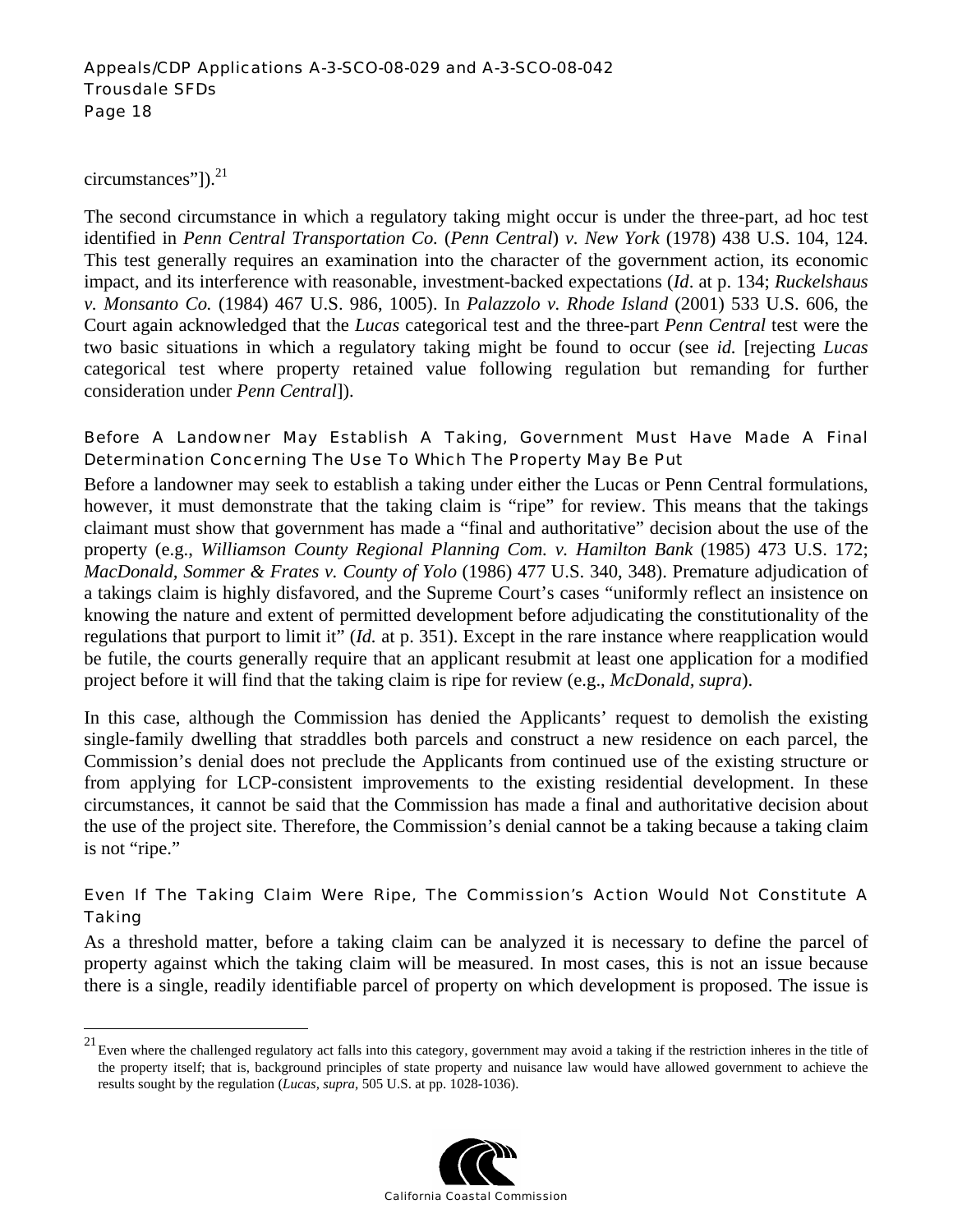complicated in cases where the landowner owns or controls adjacent or contiguous parcels that are related to the proposed development. In these circumstances, courts will analyze whether the lots are sufficiently related so that they should be aggregated as a single parcel for takings purposes. In determining whether lots should be aggregated, courts have looked to a number of factors such as unity of ownership, the degree of contiguity, the dates of acquisition and the extent to which the parcel has been treated as a single unit (e.g., *District Intown Properties, Ltd. v. District of Columbia* (D.C.Cir.1999) 198 F.3d 874, 879-880) [nine individual lots treated as single parcel for takings purposes]; *Ciampitti v. United States* (1991) 22 Cl.Ct. 310, 318).

Applying these factors, the Commission concludes that the property to be analyzed for takings purpose is a single property comprised of two lots (APNs 043-161-57 and 043-161-58), which are each proposed for development with a single-family residence, after the existing residence that straddles the lots is demolished. There are many reasons to support this. First, this property has been treated as a single unit since at least 1938, when the existing house was constructed almost equally across the two parcels (i.e. about 50% of the house is located on each lot). The Applicants purchased the entire property and the existing house for a single purchase price, and the parties to the sale did not assign separate values or purchase prices to the two lots. Second, both lots were purchased by the Applicants at the same time, so the date of acquisition supports aggregation. In addition, both lots were part of one APN at that time (APN 043-161-50), further indicating that the lots were treated as a single entity. Third, the two lots are contiguous, framed by Bayview Drive inland and the bluff and the beach seaward, and are subject to the same LCP land use designation (R-UL, Residential – Urban Low Density) and zoning (R-1-6). Finally, there is unity of ownership because the Applicants purchased both lots and still currently own both  $\frac{1}{2}$ 

In summary on this point, takings doctrine treats APN 043-161-57 and APN 043-161-58 as a single property for the purpose of determining whether a taking occurred. Because this single property contains a residential structure and provides the Applicants substantial use of both lots, the Commission's denial of demolition of the existing residence that straddles both lots and construction of two new houses, one on each lot, is not a taking under any formulation of the takings doctrine.

Even if the two lots were not considered together as a single economic parcel for purposes of a takings analysis, the Commission's action still would not be a taking under the court's holding in *Lucas*. *Lucas* provides that a regulatory action does not constitute a taking if the restrictions inhere in the title of the affected property; that is, "background principles" of state real property law would have permitted government to achieve the results sought by the regulation (*Lucas, supra*, 505 U.S. at pp. 1028-1036). These background principles include a State's traditional public nuisance doctrine or real property interests that preclude the proposed use, such as restrictive easements. Here, the proposed project, if allowed, would constitute a public nuisance, and for this additional reason the Commission's denial of the project would not constitute a taking.

 $\overline{a}$ 

![](_page_18_Picture_6.jpeg)

 $22$  While the Applicants are currently on title for both lots, there was apparently some sort of transfer of a 50% interest in one of the lots in 2008, after this appeal was filed. Based on the recorded grant deed, in 2008, the Applicants granted a 50% interest in APN 043-161-57 to another party (Trent and Michele West). The documentary transfer tax on this grant was \$0. The Applicants still clearly control the use of this lot, as approximately 50% of their home is located on the lot.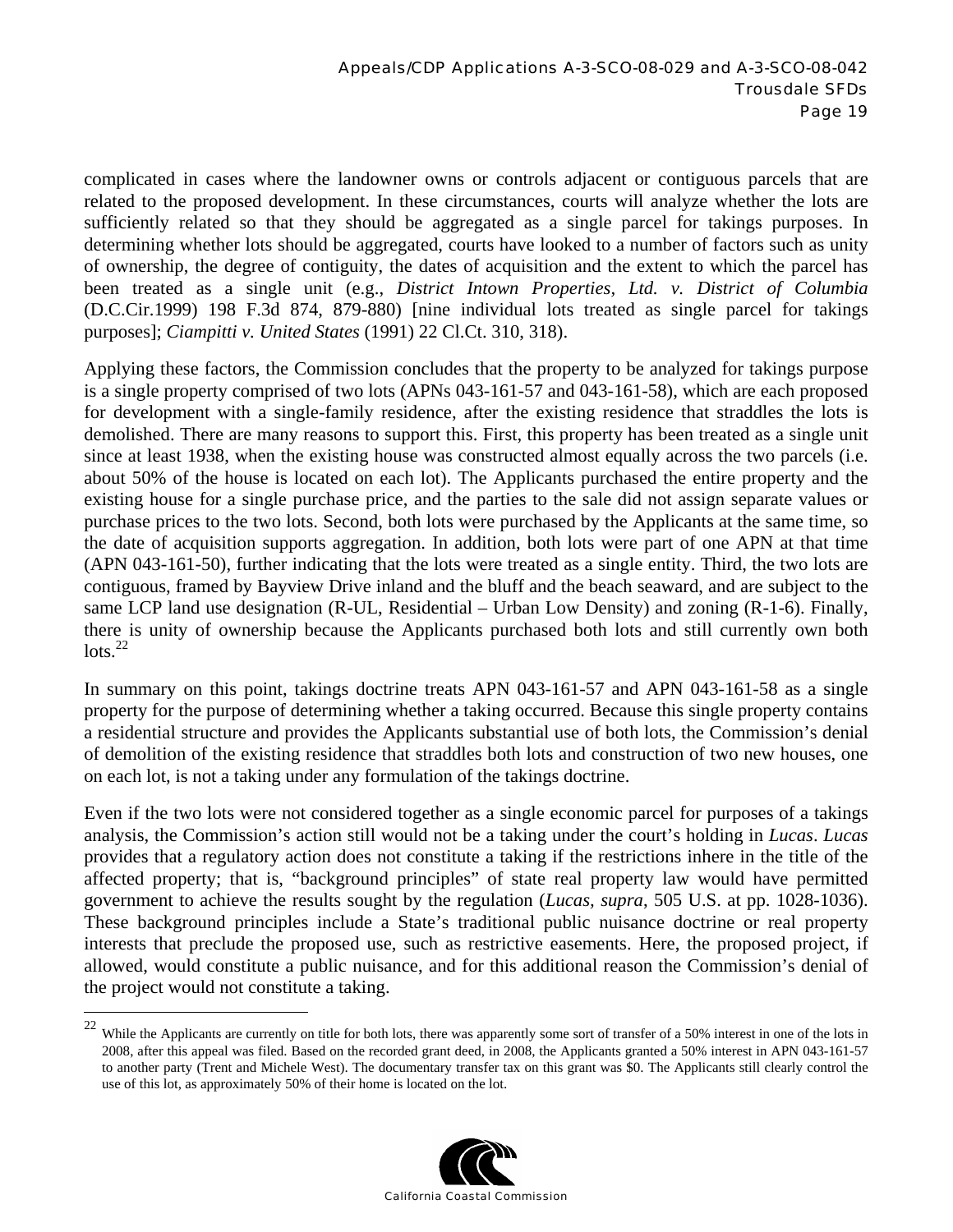The Commission has found that the proposed homes cannot be sited in a location where they will be safe from geologic hazards for the LCP minimum 100 years and their expected economic life. The proposed homes would be subject to danger from coastal hazards including but not limited to episodic and long-term shoreline retreat and coastal erosion, high seas, ocean waves, storms, tsunami, coastal flooding, landslides, bluff and geologic instability, and the interaction of same in the future. If the new homes were approved and constructed, then a bluff failure could cause all or portions of the homes and accessory development to slide from the blufftop onto the bluff and to the public beach below the proposed homes. Such falling debris would have a high potential to injure the public using the beach, and could lead to further public injury should it be resuspended by ocean processes. It would also have the potential to damage adjacent structures if it were moved around in a storm setting. This would lead to additional costs that the public would bear for repairing damage to public facilities and perhaps private structures under government disaster relief programs. The falling debris could also injure habitat resources in the area, particularly if some debris were washed into the ocean and/or the arroyo. Thus, the proposed new homes pose an unreasonable risk to public health and safety and would be a public nuisance.

## The Denial Of The Project Would Not Constitute A Categorical Taking

As discussed, the first test is whether there has been a categorical taking of property under the *Lucas*  standards*.* To constitute a categorical taking, the regulation must deny all economically viable use of property; in other words, it must render the property "valueless" (*Lucas, supra,* 505 U.S. at p. 1012). If the property retains any value following the Government's action, the *Lucas* categorical taking formulation is unavailable and the property owner must establish a taking under the three-part *Penn Central* test (see *Tahoe-Sierra Pres. Council, Inc. v. Tahoe Reg'l Planning Agency* (2002) 535 U.S. 302, 330; *Palazollo, supra,* 533 U.S. at pp. 630-632). Because permit decisions rarely render property "valueless", courts seldom find that permit decisions constitute takings under the *Lucas* standard.

In *Norman v. US*, the court found that "if there is no destruction of *all* use, then there is no categorical taking" (*Norman v. US*, (2004) 63 Fed.Cl. 231, 258. [emphasis in original]). There is no categorical taking of property even if the government takes away a property's most beneficial use (*Ibid*). "[T]he destruction of one "strand of the bundle [of property rights] is not a taking. Only where Congress takes away every beneficial use does a categorical taking occur" (*Maritrans, Inc. v. United States* (2003) 342 F.3d 1344, 1354). In *Maritrans*, the Federal Circuit found no categorical taking of property where a statute limited plaintiff's use of its single hull tank barges but plaintiff still had some other beneficial use of its barges for shipping operations (*Id*). Moreover, in *Cooley v. United States* ((2003) 324 F.3d 1297, 1305), the court found no categorical taking when the Corps of Engineers denied a Section 404 wetland fill permit, resulting in a 98.8% decrease in the economic value of plaintiff's property.

In this case, the relevant property (including both lots) contains an existing blufftop single-family residence and associated development. Even with the recent economic downturn, blufftop residential properties and development in Santa Cruz County remain highly valued. In fact, although not a complete sample, recent sales for blufftop properties with residences in the area range from \$950,000 (for a 6,098 square foot lot) to \$3,500,000 (for an 18,210 square foot lot). Thus, this property and the residential

![](_page_19_Picture_6.jpeg)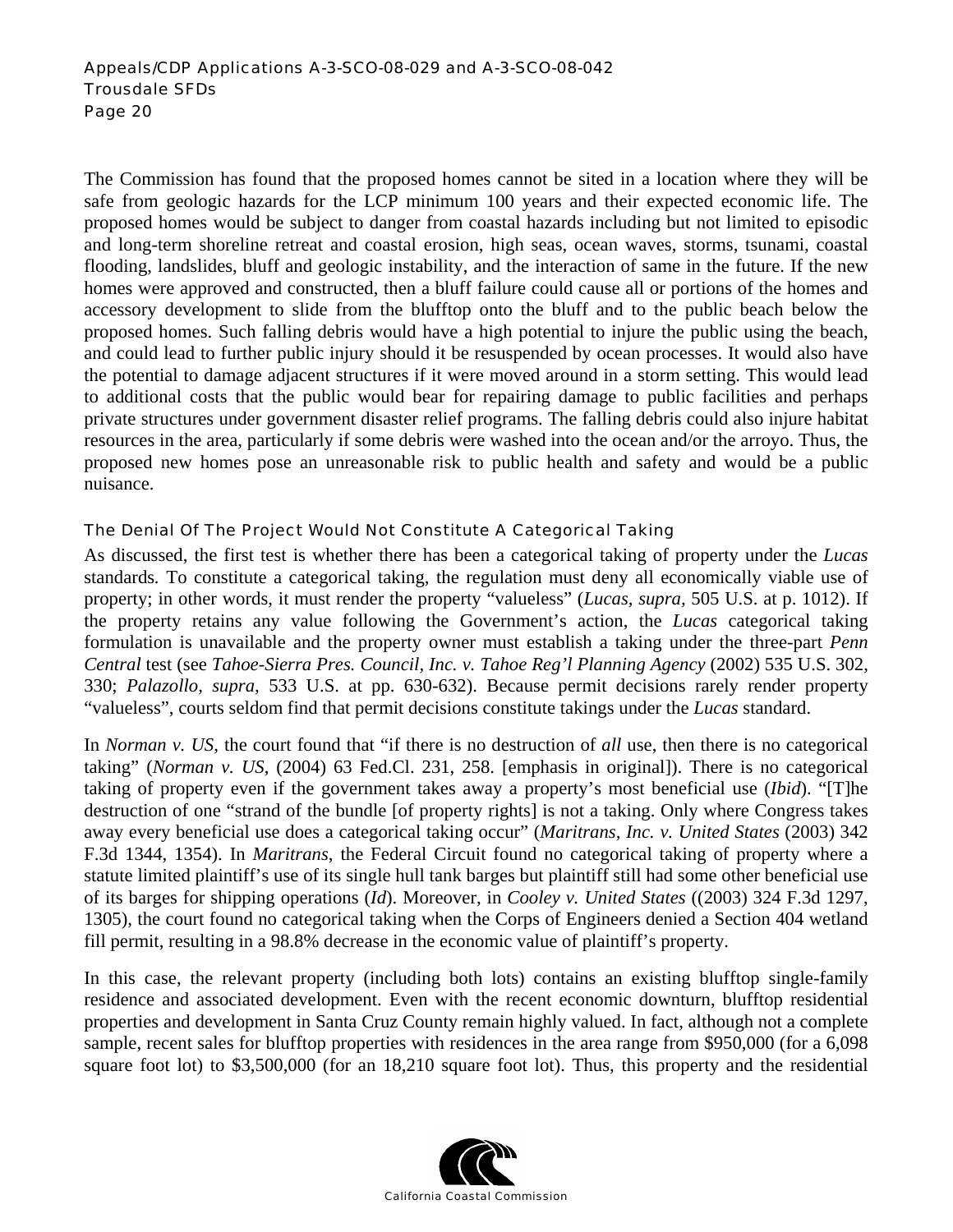development on it will remain extremely valuable even after the denial of this project, and there is no categorical taking.

Therefore, the Commission's denial of demolition of the existing residence and construction of two new residences leaves the Applicants with significant uses, all of which have economic value to the Applicants, for which the Applicants would (and did) pay valuable consideration. In these circumstances, the Commission's denial does not render APN 043-161-57 and APN 043-161-58 valueless and does not constitute a categorical taking under *Lucas.* 

## The Denial Of The Permit Is Not A Taking Under The Ad Hoc Penn Central Test

If a regulatory decision does not constitute a taking under *Lucas*, a court may consider whether the permit decision would constitute a taking under the ad hoc inquiry stated in *Penn Central Transp. Co. v. New York City* ((1978) 438 U.S. 104, 123-125). This ad hoc inquiry generally requires an examination into factors such as the character of the government action, its economic impact, and its interference with reasonable, investment-backed expectations. When applied to the facts of this case, each of these factors demonstrates that the Commission's denial is not a taking.

**Reasonable Investment-Backed Expectations.** The absence of reasonable investment-backed expectations is usually dispositive of a takings claim under the *Penn Central* standards (*Ruckelshaus v. Monsanto Co.* (1984) 467 U.S. 986, 1005, 1008-1009). The reasonableness of an investment-backed expectation must be based on more than a "unilateral expectation or an abstract need" (*Webb's Fabulous Pharmacies, Inc. v. Beckwith* (1980) 449 U.S. 155, 161). In addition, a government action that prevents an applicant from either pursuing the most profitable or "the highest and best use" of his property does not, in and of itself, constitute a taking (*MacLeod v. County of Santa Clara*, (1984) 749 F.2d 541, 547- 548, *cert. denied*, 472 U.S. 109 (1985)). In the case of this project, the Applicants cannot show that the denial of their proposal to demolish the existing residence and construct two new residential structures, one on each lot, deprives them of their reasonable investment-backed expectations.

As discussed above, when the Applicants purchased the property, the entire property had a single APN assigned (APN 043-161-50). Subsequent to the purchase of the property, the Applicants applied for and ultimately received an unconditional certificate of compliance from the County to establish the legality of the two lots then known as APN 043-161-50, which resulted in the current designation of APN 043- 161-57 and APN 043-161-58. The Applicants purchased the entire property, which included the existing approximately 3,500 square foot residence (on then APN 043-161-50) on an 18,419 square foot lot,<sup>23</sup> for a single purchase price of \$2,600,000 in 2002.<sup>24</sup>

When the Applicants purchased the property in 2002, the entire site was already being used to support the existing residential development that straddled both lots, leading a reasonable person to conclude

<sup>&</sup>lt;sup>24</sup> As indicated above, in 2008, the Applicants granted a 50% interest in APN 043-161-57 to another party. The documentary transfer tax on this grant was \$0. The Applicants retain ownership of 50% of APN 043-161-57, including the portion of the house that is located on this parcel.

![](_page_20_Picture_10.jpeg)

 $23\,$ This square footage includes both lots.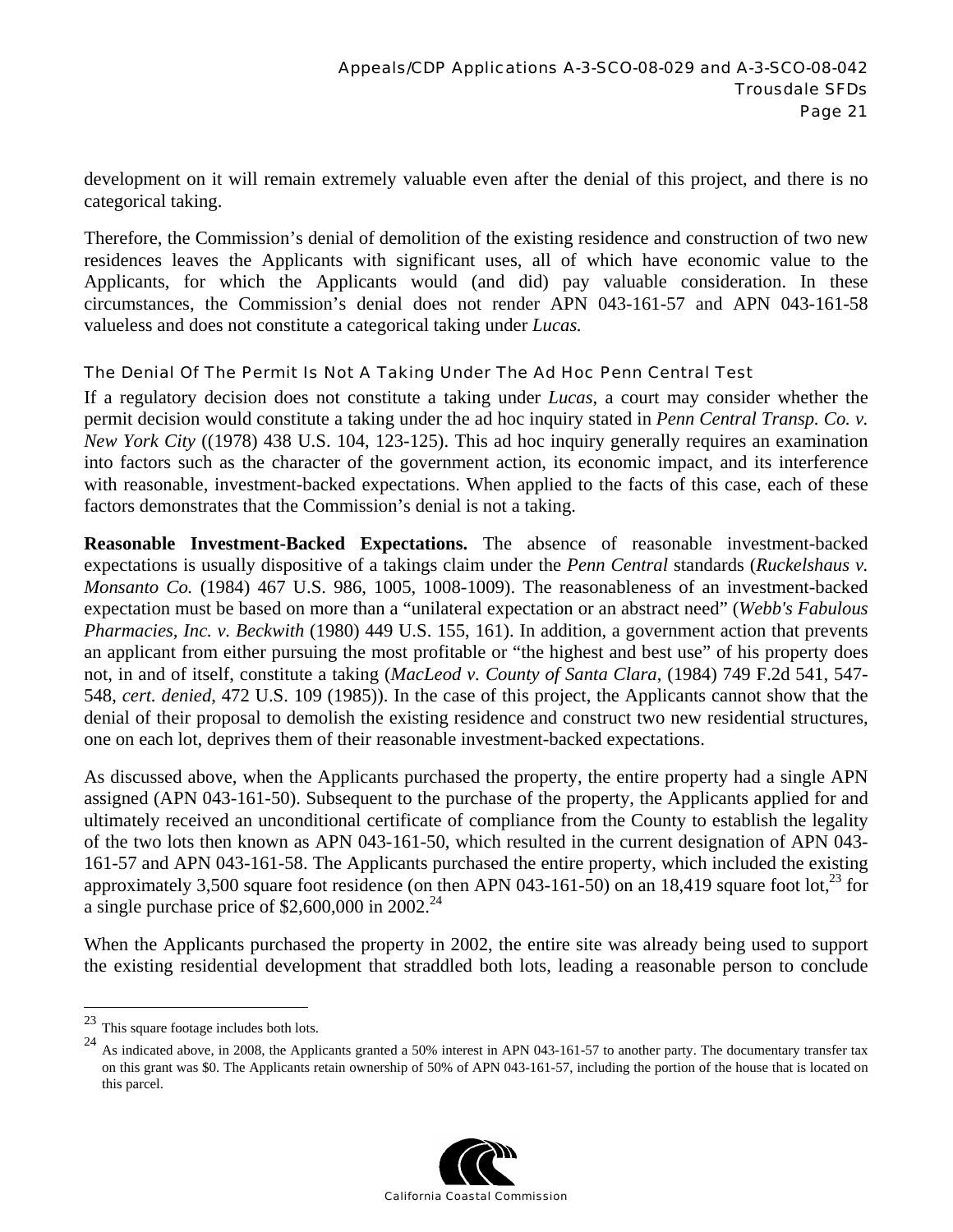that that was the appropriate use of the lots. A reasonable person also would have viewed the lots and investigated the physical constraints to redevelopment. This investigation would have revealed the lots' hazardous location atop an actively eroding bluff.

A reasonable person also would have investigated the regulatory constraints regarding redevelopment of the site that existed at the time, including the relevant LCP provisions applicable to the site (e.g., geologic hazards and required setbacks, visual resources, etc.). When the Applicants purchased the property, the LCP prohibited new development of the type proposed in coastal hazard areas such as this site. For example, LCP Policies 5.10.2, 5.10.3, 5.10.6, 5.10.7, and 6.2.15, and LCP Section 16.10.070(h) state, respectively:

*5.10.2 - Development Within Visual Resource Areas: Recognize that visual resources of Santa Cruz County possess diverse characteristics…. Require projects to be evaluated against the context of their unique environment and regulate structure height, setbacks and design to protect these resources consistent with the objectives and policies of this section.…* 

*5.10.3 - Protection of Public Vistas: Protect significant public vistas…from all publicly used roads and vistas points by minimizing disruption of landform and aesthetic character caused by grading operations,… inappropriate landscaping and structure design.* 

*5.10.6 - Preserving Ocean Vistas: Where public ocean vistas exist, require that these vistas be retained to the maximum extent possible as a condition of approval for any new development.* 

*5.10.7 - Open Beaches and Blufftops: Prohibit the placement of new permanent structures which would be visible from a public beach, except where allowed on existing parcels of record, or for shoreline protection and for public beach access…* 

*6.2.15 - New Development on Existing Lots of Record: Allow development activities in areas subject to storm wave inundation or beach or bluff erosion on existing lots of record, within existing developed neighborhoods, under the following circumstances: (a) A technical report (including a geologic hazards assessment, engineering geology report and/or soil engineering report) demonstrates that the potential hazard can be mitigated over the 100-year lifetime of the structure. Mitigations can include, but are not limited to, building setbacks, elevation of the structure, and foundation design; (b) Mitigation of the potential hazard is not dependent on shoreline or coastal bluff protection structures, except on lots where both adjacent parcels are already similarly protected; and (c) The owner records a Declaration of Geologic Hazards on the property deed that describes the potential hazard and the level of geologic and/or geotechnical investigation conducted.* 

*16.10.070(h) - Coastal Bluffs and Beaches: 1. Criteria in Areas Subject to Coastal Bluff Erosion: Projects in areas subject to coastal bluff erosion shall meet the following criteria: (i) for all development and for non-habitable structures, demonstration of the stability of the site, in its current, pre-development application condition, for a minimum of 100 years as determined by either a geologic hazards assessment or a full geologic report. (ii) for all development, including* 

![](_page_21_Picture_9.jpeg)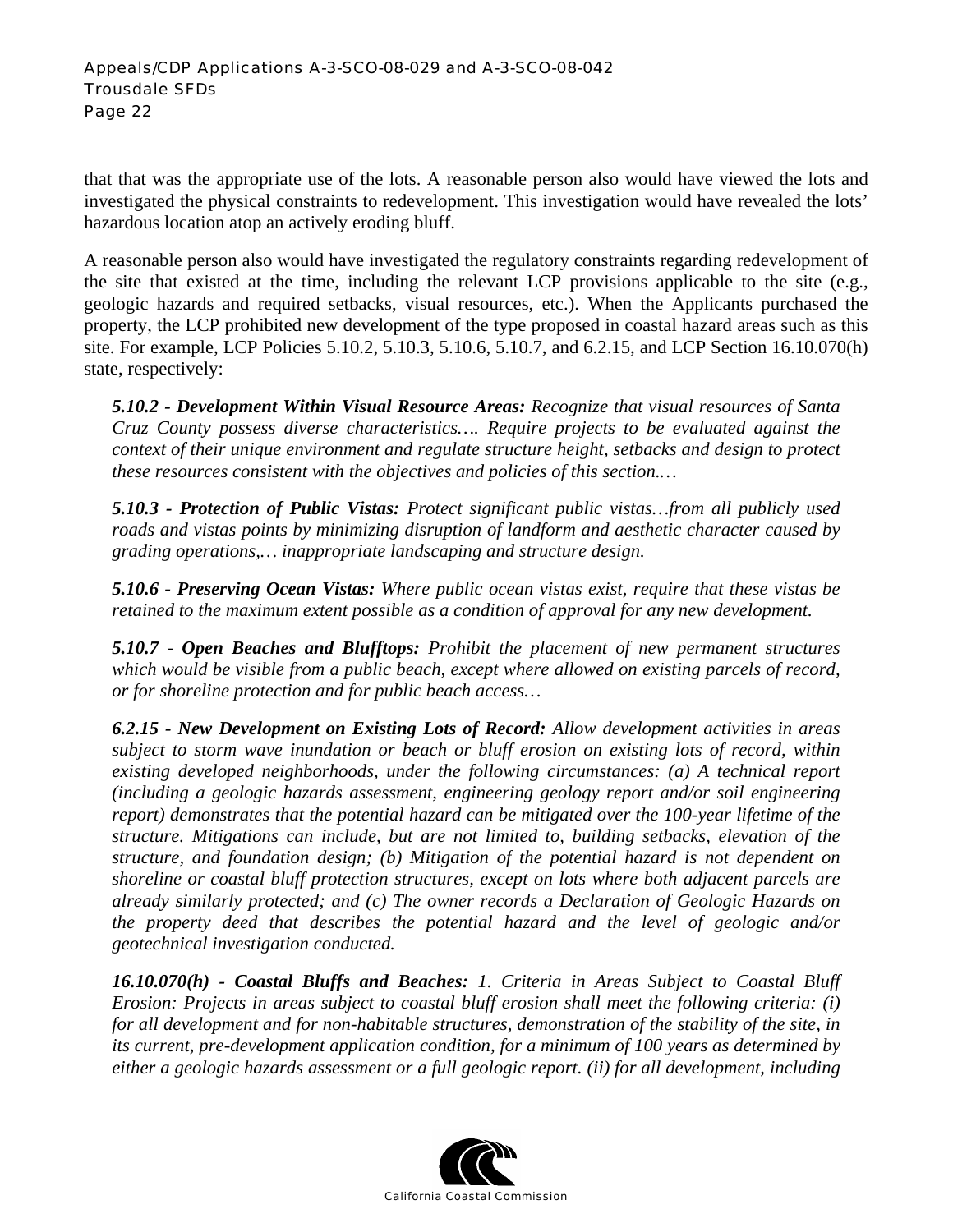*that which is cantilevered, and for non-habitable structures, a minimum setback shall be established at least 25 feet from the top edge of the coastal bluff, or alternatively, the distance necessary to provide a stable building site over a 100-year lifetime of the structure, whichever is greater. (iii) the determination of the minimum setback shall be based on the existing site conditions and shall not take into consideration the effect of any proposed protection measures, such as shoreline protection structures, retaining walls, or deep piers. (iv) foundation replacement and/or foundation upgrades that meet the definition of development per Section 16.10.040(s) and pursuant to Section 16.10.040(r), shall meet the setback described in Section 16.10.070(h)(1), except that an exception to the setback requirement may be granted for existing structures that are wholly or partially within the setback, if the Planning Director determines that: a) the area of the structure that is within the setback does not exceed 25% of the total area of the structure, OR b) the structure cannot be relocated to meet the setback because of inadequate parcel size. (v) additions, including second story and cantilevered additions, shall comply with the minimum 25 foot and 100 year setback. (vi) The developer and/or the subdivider of a parcel or parcels in an area subject to geologic hazards shall be required, as a condition of development approval and building permit approval, to record a Declaration of Geologic Hazards with the County Recorder. The Declaration shall include a description of the hazards on the parcel and the level of geologic and/or geotechnical investigation conducted. (vii) approval of drainage and landscape plans for the site by the County Geologist. (viii) service transmission lines and utility facilities are prohibited unless they are necessary to serve existing residences. (ix) All other required local, state and federal permits shall be obtained.* 

In other words, in an LCP-mapped scenic resource area, such as the proposed project sites, development must protect visual resources to the maximum extent feasible, and such development must be stable for a minimum of 100 years. A reasonable person would have investigated the applicable LCP policies and determined their impact on the potential development of these lots. Had the Applicants undertaken this investigation, they would have known that the LCP prohibited redevelopment of the lots that they purchased in the manner proposed by the Applicants (i.e., construction of two new single-family dwellings). Also, real estate agents and sellers familiar with the site likely would have assumed that the buyers were buying the property for its existing residential use, which has been in effect since the late 1930s, instead of for the purpose of demolition of the existing residence and redevelopment of the site with two residences. Given these considerations, a purchaser of this property should not have expected to be able to develop two homes on the one property. Moreover, the fact that the Applicants ultimately felt the need to pursue certificates of compliance is proven evidence that extraordinary efforts were deemed necessary to bolster an argument that the property should be considered two properties, notwithstanding the property's history and pedigree. Subsequent extraordinary tactics, such as deeding 50% of APN 043-161-57 to another party for zero transfer tax and a portion of a house on the lot, only further shows that the more obvious answer to most reasonable people is that this is one property for the purposes of commerce and development.

Ultimately, the effect of the Commission's action is to prevent the Applicants from constructing two separate homes, but it allows them to continue to use their property in the manner in which it was used when they purchased it. The Applicants are still free to reside in their single-family residence or to sell

![](_page_22_Picture_4.jpeg)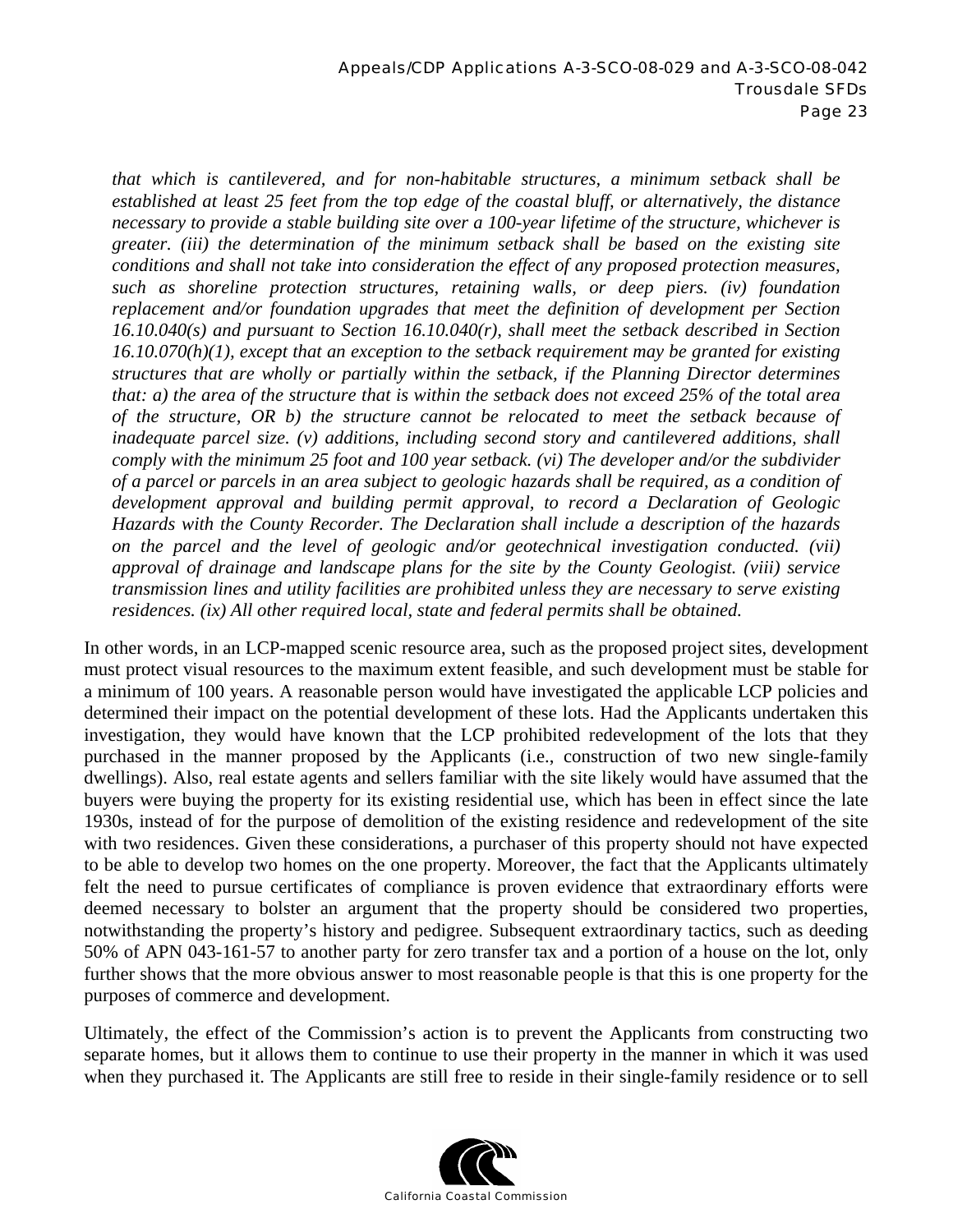the home and lots as a unit, as they have been bought and sold for more than 70 years. While the Commission's action may not allow the Applicants to obtain a different, potentially more profitable use of these lots, courts have routinely rejected landowners' attempts to satisfy the reasonable investmentbacked expectation element with speculative profit expectations, finding that the Fifth Amendment does not protect such expectations (*Andrus v. Allard* (1979) 444 U.S. 51, 66; *Penn Central*, *supra*, 438 U.S. at p. 130; *Macleod*, 749 F.2d at pp. 547-549). Thus, the Commission's action merely prohibits the Applicants from pursuing an additional use of their property, but it does not prevent them from continuing to use it for its original purpose – one single-family residence.

In summary on this point, the Applicants did not have a reasonable, investment-backed expectation that they could demolish the existing residence and construct two new residences on the site.

**Economic Impact.** The second prong of the *Penn Central* analysis requires an assessment of the economic impact of the regulatory action on the Applicants' property. Although a landowner is not required to demonstrate that the regulatory action destroyed all of the property's value, the landowner must demonstrate that the value of the property has been very substantially diminished (see *Tahoe-Sierra Pres. Council, Inc., supra, [citing William C. Haas v. City and County of San Francisco* (9<sup>th</sup> Cir. 1979) 605 F.2d 1117 (diminution of property's value by 95% not a taking)]; *Rith Energy v. United States* (Fed.Cir. 2001) 270 F.3d 1347 [applying *Penn Central*, court finds that diminution of property's value by 91% not a taking]). In this case, the evidence demonstrates that the Commission's action would likely have little impact on the value of the Applicants' property, and that at a minimum it would not create such diminution in value to constitute a taking.

The Applicants acquired the property, including the existing residence, for \$2,600,000 and, even after the Commission's actions, the Applicants retain an approximately 3,500 square foot blufftop ocean-view single-family dwelling that straddles the two lots.

The following chart of single-family home sales prices for blufftop ocean view homes along the immediate shoreline located on Bayview Drive and nearby Seaview Drive and Kingsbury Drive in Aptos from 2006 to 2009 shows the prices for single-family homes on larger lots in this area.

| <b>Address</b> | <b>Year Sold</b> | <b>Sale Price</b> | <b>Lot Square Footage</b> |
|----------------|------------------|-------------------|---------------------------|
| 426 Seaview    | 2009             | \$3,500,000       | 18,210                    |
| 337 Kingsbury  | 2008             | \$2,900,000       | 12,632                    |
| 313 Kingsbury  | 2008             | \$2,400,000       | 13,939                    |
| 307 Kingsbury  | 2008             | \$2,810,000       | 11,326                    |
| 611 Bayview    | 2007             | \$1,095,000       | 8,276                     |
| 668 Bayview    | 2007             | \$1,100,000       | 6,970                     |
| 350 Kingsbury  | 2006             | \$1,850,000       | 6,534                     |
| 678 Bayview    | 2005             | \$950,000         | 6,098                     |
| 453 Seaview    | 2005             | \$2,150,000       | 8,276                     |
| 334 Kingsbury  | 2005             | \$1,300,000       | 6,534                     |
| 352 Kingsbury  | 2005             | \$1,000,000       | 13,504                    |

![](_page_23_Picture_7.jpeg)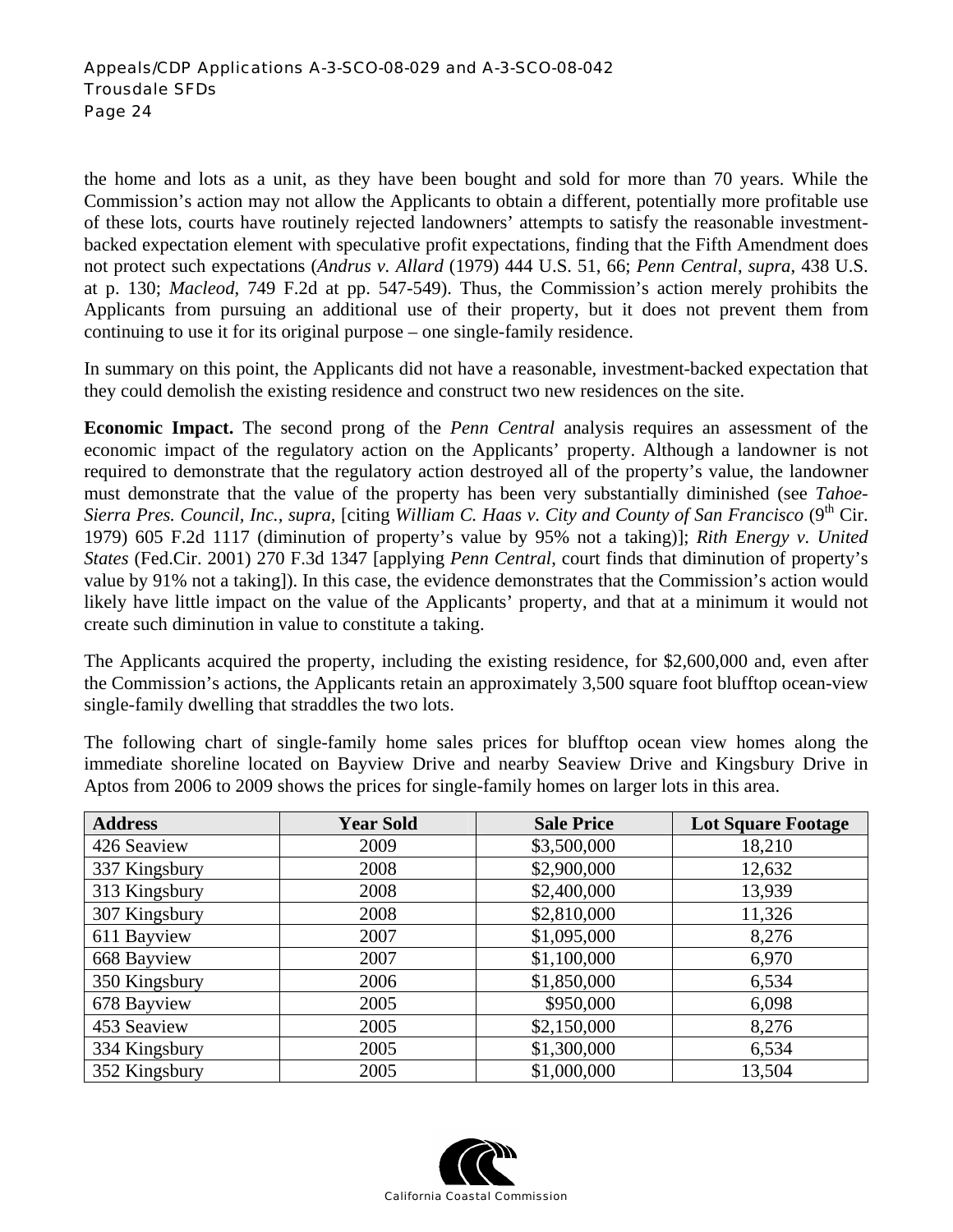Source: Santa Cruz County Assessor's Office Transaction Database and www.realquest.com.

The only property with approximately the same square footage as the Applicant's property sold in 2009, after the recent economic downturn, for \$3.5 million. A smaller property, at 307 Kingsbury Drive, sold for \$2.8 million in 2008 (this property was purchased for approximately \$2 million in 2002, the same year the Applicants purchased their home, providing a relative measure for the Applicants' property). Similarly, according to the County's Assessor's Office, homes at 347 Kingsbury and 655 Bayview that remained in the same ownership and did not undergo major remodeling or renovations also increased significantly in value between 2003 and 2006 (approximately \$325,000 and \$800,000, respectively). Although fluctuations in the real estate market are to be expected, the available data show that the Applicants' property has likely at least retained its value as a single-family residence or that it has increased in value since 2002. Thus, even after the Commission's denial of two separate single-family dwellings, the Applicants retain significant value in their real estate, and they cannot demonstrate that the Commission's action has so diminished the value of their property interest that it constitutes a taking of their property without just compensation.

These lots continue to retain their value because of the lots' location and the existing residential use. The Commission's action does not appear to have a substantial impact on the value of the lots, and it has a far smaller economic impact than other regulatory actions for which the courts have rejected taking claims.

**Ad-Hoc Takings: Character of the Commission's Action.** The final prong of the *Penn Centr*al test requires a consideration of the character or nature of the regulatory action. A regulatory action that is an exercise of the police power designed to protect the public's health, safety, and welfare is much less likely to effect a taking (*Keystone Bituminous Coal Ass'n*, *supra,* 480 U.S. at pp. 488-490; *Penn Central*, *supra*, 438 U.S. at p. 127) than, for example, a government action that is more like a physical appropriation of property (see *Loretto*, *supra*, 458 U.S. 419).

In this case, the Commission's denial of a portion of the Applicant's proposal promotes important policies that protect the public's health, safety, and welfare. Detailed earlier in this report, these policies include the fostering of public safety from coastal hazards, and the preservation of scenic resources and character, and the protection of public access, including existing public park/accessway and beach facilities. At the same time, the Commission's action involves no physical occupation or appropriation of the Applicants' property interests. Consequently, application of the third prong of *Penn Central*  strongly weighs against a finding that the denial of this project constitutes a taking.

For all of these reasons, the Commission's denial of this project would not constitute a taking under the ad hoc *Penn Central* standards.

#### 3. Conclusion

For all of the above reasons, the Commission concludes that its denial of the Applicants' proposal would not constitute a taking and therefore is consistent with Coastal Act Section 30010 and the LCP.

![](_page_24_Picture_9.jpeg)